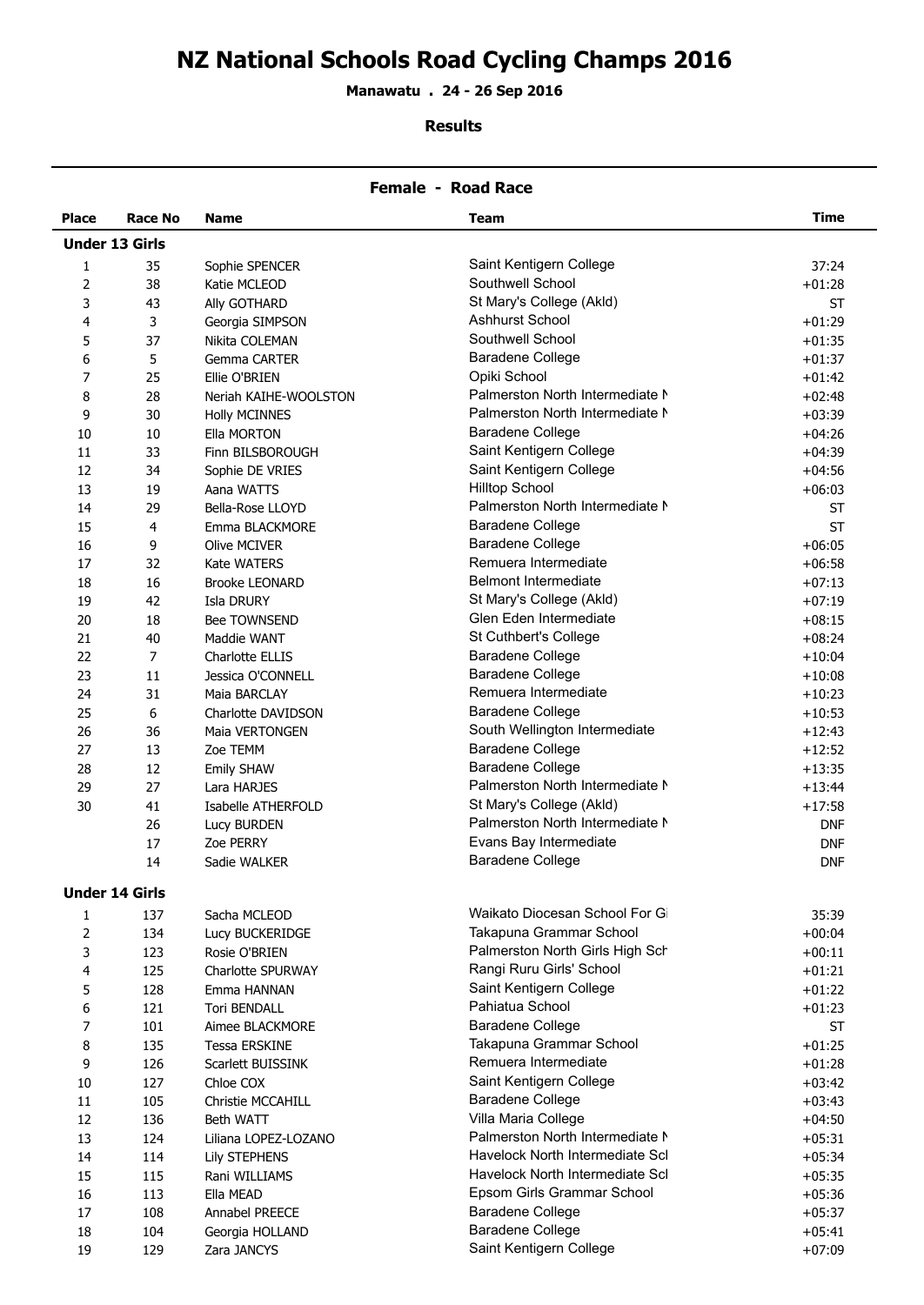| 112 | <b>Lily BRINSDON</b>                                                                                                                                                                                                                                                                                                        | Epsom Girls Grammar School                                                                                                                                                                                                                                                                                                                                                                                                                                                                                                                                                                                                                                                                                          | $+07:11$                                                                                                                                                                                                                                                                                                                                                                                                                                                                                                                                                                                                                                                                                                                                                                                                                                                                                                                                                                                                                                                                                                                                                                                                                                                                                          |
|-----|-----------------------------------------------------------------------------------------------------------------------------------------------------------------------------------------------------------------------------------------------------------------------------------------------------------------------------|---------------------------------------------------------------------------------------------------------------------------------------------------------------------------------------------------------------------------------------------------------------------------------------------------------------------------------------------------------------------------------------------------------------------------------------------------------------------------------------------------------------------------------------------------------------------------------------------------------------------------------------------------------------------------------------------------------------------|---------------------------------------------------------------------------------------------------------------------------------------------------------------------------------------------------------------------------------------------------------------------------------------------------------------------------------------------------------------------------------------------------------------------------------------------------------------------------------------------------------------------------------------------------------------------------------------------------------------------------------------------------------------------------------------------------------------------------------------------------------------------------------------------------------------------------------------------------------------------------------------------------------------------------------------------------------------------------------------------------------------------------------------------------------------------------------------------------------------------------------------------------------------------------------------------------------------------------------------------------------------------------------------------------|
| 120 | Summer WILLIAMS                                                                                                                                                                                                                                                                                                             |                                                                                                                                                                                                                                                                                                                                                                                                                                                                                                                                                                                                                                                                                                                     | $+07:15$                                                                                                                                                                                                                                                                                                                                                                                                                                                                                                                                                                                                                                                                                                                                                                                                                                                                                                                                                                                                                                                                                                                                                                                                                                                                                          |
| 133 | Penelope CANAL                                                                                                                                                                                                                                                                                                              | St Mary's College (Akld)                                                                                                                                                                                                                                                                                                                                                                                                                                                                                                                                                                                                                                                                                            | $+07:19$                                                                                                                                                                                                                                                                                                                                                                                                                                                                                                                                                                                                                                                                                                                                                                                                                                                                                                                                                                                                                                                                                                                                                                                                                                                                                          |
| 116 | Ashleigh ALABASTER                                                                                                                                                                                                                                                                                                          | Huntley School (Marton)                                                                                                                                                                                                                                                                                                                                                                                                                                                                                                                                                                                                                                                                                             | $+07:55$                                                                                                                                                                                                                                                                                                                                                                                                                                                                                                                                                                                                                                                                                                                                                                                                                                                                                                                                                                                                                                                                                                                                                                                                                                                                                          |
| 122 | Kyra CRAINE                                                                                                                                                                                                                                                                                                                 | Palmerston North Girls High Sch                                                                                                                                                                                                                                                                                                                                                                                                                                                                                                                                                                                                                                                                                     | $+09:36$                                                                                                                                                                                                                                                                                                                                                                                                                                                                                                                                                                                                                                                                                                                                                                                                                                                                                                                                                                                                                                                                                                                                                                                                                                                                                          |
|     |                                                                                                                                                                                                                                                                                                                             | Baradene College                                                                                                                                                                                                                                                                                                                                                                                                                                                                                                                                                                                                                                                                                                    | $+09:50$                                                                                                                                                                                                                                                                                                                                                                                                                                                                                                                                                                                                                                                                                                                                                                                                                                                                                                                                                                                                                                                                                                                                                                                                                                                                                          |
|     |                                                                                                                                                                                                                                                                                                                             |                                                                                                                                                                                                                                                                                                                                                                                                                                                                                                                                                                                                                                                                                                                     | $+10:00$                                                                                                                                                                                                                                                                                                                                                                                                                                                                                                                                                                                                                                                                                                                                                                                                                                                                                                                                                                                                                                                                                                                                                                                                                                                                                          |
|     |                                                                                                                                                                                                                                                                                                                             |                                                                                                                                                                                                                                                                                                                                                                                                                                                                                                                                                                                                                                                                                                                     | $+10:04$                                                                                                                                                                                                                                                                                                                                                                                                                                                                                                                                                                                                                                                                                                                                                                                                                                                                                                                                                                                                                                                                                                                                                                                                                                                                                          |
|     |                                                                                                                                                                                                                                                                                                                             |                                                                                                                                                                                                                                                                                                                                                                                                                                                                                                                                                                                                                                                                                                                     | $+10:05$                                                                                                                                                                                                                                                                                                                                                                                                                                                                                                                                                                                                                                                                                                                                                                                                                                                                                                                                                                                                                                                                                                                                                                                                                                                                                          |
|     |                                                                                                                                                                                                                                                                                                                             |                                                                                                                                                                                                                                                                                                                                                                                                                                                                                                                                                                                                                                                                                                                     | $+10:14$                                                                                                                                                                                                                                                                                                                                                                                                                                                                                                                                                                                                                                                                                                                                                                                                                                                                                                                                                                                                                                                                                                                                                                                                                                                                                          |
|     |                                                                                                                                                                                                                                                                                                                             |                                                                                                                                                                                                                                                                                                                                                                                                                                                                                                                                                                                                                                                                                                                     | $+10:15$                                                                                                                                                                                                                                                                                                                                                                                                                                                                                                                                                                                                                                                                                                                                                                                                                                                                                                                                                                                                                                                                                                                                                                                                                                                                                          |
|     |                                                                                                                                                                                                                                                                                                                             |                                                                                                                                                                                                                                                                                                                                                                                                                                                                                                                                                                                                                                                                                                                     |                                                                                                                                                                                                                                                                                                                                                                                                                                                                                                                                                                                                                                                                                                                                                                                                                                                                                                                                                                                                                                                                                                                                                                                                                                                                                                   |
|     |                                                                                                                                                                                                                                                                                                                             |                                                                                                                                                                                                                                                                                                                                                                                                                                                                                                                                                                                                                                                                                                                     | $+13:39$                                                                                                                                                                                                                                                                                                                                                                                                                                                                                                                                                                                                                                                                                                                                                                                                                                                                                                                                                                                                                                                                                                                                                                                                                                                                                          |
|     |                                                                                                                                                                                                                                                                                                                             |                                                                                                                                                                                                                                                                                                                                                                                                                                                                                                                                                                                                                                                                                                                     | <b>DNF</b>                                                                                                                                                                                                                                                                                                                                                                                                                                                                                                                                                                                                                                                                                                                                                                                                                                                                                                                                                                                                                                                                                                                                                                                                                                                                                        |
|     |                                                                                                                                                                                                                                                                                                                             |                                                                                                                                                                                                                                                                                                                                                                                                                                                                                                                                                                                                                                                                                                                     | <b>DNF</b>                                                                                                                                                                                                                                                                                                                                                                                                                                                                                                                                                                                                                                                                                                                                                                                                                                                                                                                                                                                                                                                                                                                                                                                                                                                                                        |
|     |                                                                                                                                                                                                                                                                                                                             |                                                                                                                                                                                                                                                                                                                                                                                                                                                                                                                                                                                                                                                                                                                     |                                                                                                                                                                                                                                                                                                                                                                                                                                                                                                                                                                                                                                                                                                                                                                                                                                                                                                                                                                                                                                                                                                                                                                                                                                                                                                   |
|     |                                                                                                                                                                                                                                                                                                                             |                                                                                                                                                                                                                                                                                                                                                                                                                                                                                                                                                                                                                                                                                                                     | 35:52                                                                                                                                                                                                                                                                                                                                                                                                                                                                                                                                                                                                                                                                                                                                                                                                                                                                                                                                                                                                                                                                                                                                                                                                                                                                                             |
|     |                                                                                                                                                                                                                                                                                                                             |                                                                                                                                                                                                                                                                                                                                                                                                                                                                                                                                                                                                                                                                                                                     |                                                                                                                                                                                                                                                                                                                                                                                                                                                                                                                                                                                                                                                                                                                                                                                                                                                                                                                                                                                                                                                                                                                                                                                                                                                                                                   |
|     |                                                                                                                                                                                                                                                                                                                             |                                                                                                                                                                                                                                                                                                                                                                                                                                                                                                                                                                                                                                                                                                                     | <b>ST</b>                                                                                                                                                                                                                                                                                                                                                                                                                                                                                                                                                                                                                                                                                                                                                                                                                                                                                                                                                                                                                                                                                                                                                                                                                                                                                         |
|     |                                                                                                                                                                                                                                                                                                                             |                                                                                                                                                                                                                                                                                                                                                                                                                                                                                                                                                                                                                                                                                                                     | <b>ST</b>                                                                                                                                                                                                                                                                                                                                                                                                                                                                                                                                                                                                                                                                                                                                                                                                                                                                                                                                                                                                                                                                                                                                                                                                                                                                                         |
|     |                                                                                                                                                                                                                                                                                                                             |                                                                                                                                                                                                                                                                                                                                                                                                                                                                                                                                                                                                                                                                                                                     | $+00:01$                                                                                                                                                                                                                                                                                                                                                                                                                                                                                                                                                                                                                                                                                                                                                                                                                                                                                                                                                                                                                                                                                                                                                                                                                                                                                          |
|     |                                                                                                                                                                                                                                                                                                                             |                                                                                                                                                                                                                                                                                                                                                                                                                                                                                                                                                                                                                                                                                                                     | <b>ST</b>                                                                                                                                                                                                                                                                                                                                                                                                                                                                                                                                                                                                                                                                                                                                                                                                                                                                                                                                                                                                                                                                                                                                                                                                                                                                                         |
|     |                                                                                                                                                                                                                                                                                                                             |                                                                                                                                                                                                                                                                                                                                                                                                                                                                                                                                                                                                                                                                                                                     | $+00:02$                                                                                                                                                                                                                                                                                                                                                                                                                                                                                                                                                                                                                                                                                                                                                                                                                                                                                                                                                                                                                                                                                                                                                                                                                                                                                          |
|     | Lara HOPKINSON                                                                                                                                                                                                                                                                                                              |                                                                                                                                                                                                                                                                                                                                                                                                                                                                                                                                                                                                                                                                                                                     | <b>ST</b>                                                                                                                                                                                                                                                                                                                                                                                                                                                                                                                                                                                                                                                                                                                                                                                                                                                                                                                                                                                                                                                                                                                                                                                                                                                                                         |
|     | Cayleen BESTER                                                                                                                                                                                                                                                                                                              |                                                                                                                                                                                                                                                                                                                                                                                                                                                                                                                                                                                                                                                                                                                     | <b>ST</b>                                                                                                                                                                                                                                                                                                                                                                                                                                                                                                                                                                                                                                                                                                                                                                                                                                                                                                                                                                                                                                                                                                                                                                                                                                                                                         |
| 273 | Ella WYLLIE                                                                                                                                                                                                                                                                                                                 |                                                                                                                                                                                                                                                                                                                                                                                                                                                                                                                                                                                                                                                                                                                     | $+00:03$                                                                                                                                                                                                                                                                                                                                                                                                                                                                                                                                                                                                                                                                                                                                                                                                                                                                                                                                                                                                                                                                                                                                                                                                                                                                                          |
| 251 | Natalya CARTER                                                                                                                                                                                                                                                                                                              |                                                                                                                                                                                                                                                                                                                                                                                                                                                                                                                                                                                                                                                                                                                     | <b>ST</b>                                                                                                                                                                                                                                                                                                                                                                                                                                                                                                                                                                                                                                                                                                                                                                                                                                                                                                                                                                                                                                                                                                                                                                                                                                                                                         |
| 277 | <b>Ellie PARRY</b>                                                                                                                                                                                                                                                                                                          | Massey High School                                                                                                                                                                                                                                                                                                                                                                                                                                                                                                                                                                                                                                                                                                  | $+00:04$                                                                                                                                                                                                                                                                                                                                                                                                                                                                                                                                                                                                                                                                                                                                                                                                                                                                                                                                                                                                                                                                                                                                                                                                                                                                                          |
| 254 | Erica HIPKINS                                                                                                                                                                                                                                                                                                               | <b>Baradene College</b>                                                                                                                                                                                                                                                                                                                                                                                                                                                                                                                                                                                                                                                                                             | $+00:07$                                                                                                                                                                                                                                                                                                                                                                                                                                                                                                                                                                                                                                                                                                                                                                                                                                                                                                                                                                                                                                                                                                                                                                                                                                                                                          |
| 299 | Charlotte HAVILL                                                                                                                                                                                                                                                                                                            | Waikato Diocesan School For Gi                                                                                                                                                                                                                                                                                                                                                                                                                                                                                                                                                                                                                                                                                      | $+01:07$                                                                                                                                                                                                                                                                                                                                                                                                                                                                                                                                                                                                                                                                                                                                                                                                                                                                                                                                                                                                                                                                                                                                                                                                                                                                                          |
| 256 | Olivia HYLAND                                                                                                                                                                                                                                                                                                               | <b>Baradene College</b>                                                                                                                                                                                                                                                                                                                                                                                                                                                                                                                                                                                                                                                                                             | $+01:09$                                                                                                                                                                                                                                                                                                                                                                                                                                                                                                                                                                                                                                                                                                                                                                                                                                                                                                                                                                                                                                                                                                                                                                                                                                                                                          |
| 298 | Lucy FARRELL                                                                                                                                                                                                                                                                                                                | Waikato Diocesan School For Gi                                                                                                                                                                                                                                                                                                                                                                                                                                                                                                                                                                                                                                                                                      | $+01:10$                                                                                                                                                                                                                                                                                                                                                                                                                                                                                                                                                                                                                                                                                                                                                                                                                                                                                                                                                                                                                                                                                                                                                                                                                                                                                          |
|     |                                                                                                                                                                                                                                                                                                                             | Waikato Diocesan School For Gi                                                                                                                                                                                                                                                                                                                                                                                                                                                                                                                                                                                                                                                                                      | $+01:11$                                                                                                                                                                                                                                                                                                                                                                                                                                                                                                                                                                                                                                                                                                                                                                                                                                                                                                                                                                                                                                                                                                                                                                                                                                                                                          |
|     |                                                                                                                                                                                                                                                                                                                             | Waikato Diocesan School For Gi                                                                                                                                                                                                                                                                                                                                                                                                                                                                                                                                                                                                                                                                                      | $+01:13$                                                                                                                                                                                                                                                                                                                                                                                                                                                                                                                                                                                                                                                                                                                                                                                                                                                                                                                                                                                                                                                                                                                                                                                                                                                                                          |
|     |                                                                                                                                                                                                                                                                                                                             |                                                                                                                                                                                                                                                                                                                                                                                                                                                                                                                                                                                                                                                                                                                     | <b>ST</b>                                                                                                                                                                                                                                                                                                                                                                                                                                                                                                                                                                                                                                                                                                                                                                                                                                                                                                                                                                                                                                                                                                                                                                                                                                                                                         |
|     |                                                                                                                                                                                                                                                                                                                             |                                                                                                                                                                                                                                                                                                                                                                                                                                                                                                                                                                                                                                                                                                                     | $+01:21$                                                                                                                                                                                                                                                                                                                                                                                                                                                                                                                                                                                                                                                                                                                                                                                                                                                                                                                                                                                                                                                                                                                                                                                                                                                                                          |
|     |                                                                                                                                                                                                                                                                                                                             |                                                                                                                                                                                                                                                                                                                                                                                                                                                                                                                                                                                                                                                                                                                     | $+02:15$                                                                                                                                                                                                                                                                                                                                                                                                                                                                                                                                                                                                                                                                                                                                                                                                                                                                                                                                                                                                                                                                                                                                                                                                                                                                                          |
|     |                                                                                                                                                                                                                                                                                                                             |                                                                                                                                                                                                                                                                                                                                                                                                                                                                                                                                                                                                                                                                                                                     | $+02:32$                                                                                                                                                                                                                                                                                                                                                                                                                                                                                                                                                                                                                                                                                                                                                                                                                                                                                                                                                                                                                                                                                                                                                                                                                                                                                          |
|     |                                                                                                                                                                                                                                                                                                                             |                                                                                                                                                                                                                                                                                                                                                                                                                                                                                                                                                                                                                                                                                                                     | $+03:02$                                                                                                                                                                                                                                                                                                                                                                                                                                                                                                                                                                                                                                                                                                                                                                                                                                                                                                                                                                                                                                                                                                                                                                                                                                                                                          |
|     |                                                                                                                                                                                                                                                                                                                             |                                                                                                                                                                                                                                                                                                                                                                                                                                                                                                                                                                                                                                                                                                                     |                                                                                                                                                                                                                                                                                                                                                                                                                                                                                                                                                                                                                                                                                                                                                                                                                                                                                                                                                                                                                                                                                                                                                                                                                                                                                                   |
|     |                                                                                                                                                                                                                                                                                                                             |                                                                                                                                                                                                                                                                                                                                                                                                                                                                                                                                                                                                                                                                                                                     | $+03:04$                                                                                                                                                                                                                                                                                                                                                                                                                                                                                                                                                                                                                                                                                                                                                                                                                                                                                                                                                                                                                                                                                                                                                                                                                                                                                          |
|     |                                                                                                                                                                                                                                                                                                                             |                                                                                                                                                                                                                                                                                                                                                                                                                                                                                                                                                                                                                                                                                                                     | $+03:05$                                                                                                                                                                                                                                                                                                                                                                                                                                                                                                                                                                                                                                                                                                                                                                                                                                                                                                                                                                                                                                                                                                                                                                                                                                                                                          |
|     |                                                                                                                                                                                                                                                                                                                             |                                                                                                                                                                                                                                                                                                                                                                                                                                                                                                                                                                                                                                                                                                                     | $+03:07$                                                                                                                                                                                                                                                                                                                                                                                                                                                                                                                                                                                                                                                                                                                                                                                                                                                                                                                                                                                                                                                                                                                                                                                                                                                                                          |
|     |                                                                                                                                                                                                                                                                                                                             |                                                                                                                                                                                                                                                                                                                                                                                                                                                                                                                                                                                                                                                                                                                     | $+03:08$                                                                                                                                                                                                                                                                                                                                                                                                                                                                                                                                                                                                                                                                                                                                                                                                                                                                                                                                                                                                                                                                                                                                                                                                                                                                                          |
|     |                                                                                                                                                                                                                                                                                                                             |                                                                                                                                                                                                                                                                                                                                                                                                                                                                                                                                                                                                                                                                                                                     | ST                                                                                                                                                                                                                                                                                                                                                                                                                                                                                                                                                                                                                                                                                                                                                                                                                                                                                                                                                                                                                                                                                                                                                                                                                                                                                                |
|     |                                                                                                                                                                                                                                                                                                                             |                                                                                                                                                                                                                                                                                                                                                                                                                                                                                                                                                                                                                                                                                                                     | $+03:09$                                                                                                                                                                                                                                                                                                                                                                                                                                                                                                                                                                                                                                                                                                                                                                                                                                                                                                                                                                                                                                                                                                                                                                                                                                                                                          |
|     |                                                                                                                                                                                                                                                                                                                             |                                                                                                                                                                                                                                                                                                                                                                                                                                                                                                                                                                                                                                                                                                                     | $+03:14$                                                                                                                                                                                                                                                                                                                                                                                                                                                                                                                                                                                                                                                                                                                                                                                                                                                                                                                                                                                                                                                                                                                                                                                                                                                                                          |
| 262 | Nina SARDELICH                                                                                                                                                                                                                                                                                                              |                                                                                                                                                                                                                                                                                                                                                                                                                                                                                                                                                                                                                                                                                                                     | $+04:10$                                                                                                                                                                                                                                                                                                                                                                                                                                                                                                                                                                                                                                                                                                                                                                                                                                                                                                                                                                                                                                                                                                                                                                                                                                                                                          |
| 297 | Georgia CLAPCOTT                                                                                                                                                                                                                                                                                                            |                                                                                                                                                                                                                                                                                                                                                                                                                                                                                                                                                                                                                                                                                                                     | $+04:17$                                                                                                                                                                                                                                                                                                                                                                                                                                                                                                                                                                                                                                                                                                                                                                                                                                                                                                                                                                                                                                                                                                                                                                                                                                                                                          |
| 259 | <b>Grace STOWERS</b>                                                                                                                                                                                                                                                                                                        |                                                                                                                                                                                                                                                                                                                                                                                                                                                                                                                                                                                                                                                                                                                     | $+04:25$                                                                                                                                                                                                                                                                                                                                                                                                                                                                                                                                                                                                                                                                                                                                                                                                                                                                                                                                                                                                                                                                                                                                                                                                                                                                                          |
| 281 | Meg THOMAS                                                                                                                                                                                                                                                                                                                  | Nga Tawa Diocesan School                                                                                                                                                                                                                                                                                                                                                                                                                                                                                                                                                                                                                                                                                            | $+04:26$                                                                                                                                                                                                                                                                                                                                                                                                                                                                                                                                                                                                                                                                                                                                                                                                                                                                                                                                                                                                                                                                                                                                                                                                                                                                                          |
| 286 | Niamh BILSBOROUGH                                                                                                                                                                                                                                                                                                           | Saint Kentigern College                                                                                                                                                                                                                                                                                                                                                                                                                                                                                                                                                                                                                                                                                             | $+04:31$                                                                                                                                                                                                                                                                                                                                                                                                                                                                                                                                                                                                                                                                                                                                                                                                                                                                                                                                                                                                                                                                                                                                                                                                                                                                                          |
| 288 | Jaime WILKINSON                                                                                                                                                                                                                                                                                                             | Saint Kentigern College                                                                                                                                                                                                                                                                                                                                                                                                                                                                                                                                                                                                                                                                                             | $+04:34$                                                                                                                                                                                                                                                                                                                                                                                                                                                                                                                                                                                                                                                                                                                                                                                                                                                                                                                                                                                                                                                                                                                                                                                                                                                                                          |
| 283 | Marcayla WINTERBURN                                                                                                                                                                                                                                                                                                         | Palmerston North Girls High Sch                                                                                                                                                                                                                                                                                                                                                                                                                                                                                                                                                                                                                                                                                     | $+04:51$                                                                                                                                                                                                                                                                                                                                                                                                                                                                                                                                                                                                                                                                                                                                                                                                                                                                                                                                                                                                                                                                                                                                                                                                                                                                                          |
|     |                                                                                                                                                                                                                                                                                                                             | Diocesan School for Girls                                                                                                                                                                                                                                                                                                                                                                                                                                                                                                                                                                                                                                                                                           | $+04:55$                                                                                                                                                                                                                                                                                                                                                                                                                                                                                                                                                                                                                                                                                                                                                                                                                                                                                                                                                                                                                                                                                                                                                                                                                                                                                          |
|     |                                                                                                                                                                                                                                                                                                                             |                                                                                                                                                                                                                                                                                                                                                                                                                                                                                                                                                                                                                                                                                                                     | $+04:56$                                                                                                                                                                                                                                                                                                                                                                                                                                                                                                                                                                                                                                                                                                                                                                                                                                                                                                                                                                                                                                                                                                                                                                                                                                                                                          |
|     |                                                                                                                                                                                                                                                                                                                             |                                                                                                                                                                                                                                                                                                                                                                                                                                                                                                                                                                                                                                                                                                                     | $+05:03$                                                                                                                                                                                                                                                                                                                                                                                                                                                                                                                                                                                                                                                                                                                                                                                                                                                                                                                                                                                                                                                                                                                                                                                                                                                                                          |
|     |                                                                                                                                                                                                                                                                                                                             |                                                                                                                                                                                                                                                                                                                                                                                                                                                                                                                                                                                                                                                                                                                     | $+05:30$                                                                                                                                                                                                                                                                                                                                                                                                                                                                                                                                                                                                                                                                                                                                                                                                                                                                                                                                                                                                                                                                                                                                                                                                                                                                                          |
|     |                                                                                                                                                                                                                                                                                                                             |                                                                                                                                                                                                                                                                                                                                                                                                                                                                                                                                                                                                                                                                                                                     | $+05:32$                                                                                                                                                                                                                                                                                                                                                                                                                                                                                                                                                                                                                                                                                                                                                                                                                                                                                                                                                                                                                                                                                                                                                                                                                                                                                          |
|     |                                                                                                                                                                                                                                                                                                                             |                                                                                                                                                                                                                                                                                                                                                                                                                                                                                                                                                                                                                                                                                                                     | $+05:33$                                                                                                                                                                                                                                                                                                                                                                                                                                                                                                                                                                                                                                                                                                                                                                                                                                                                                                                                                                                                                                                                                                                                                                                                                                                                                          |
|     |                                                                                                                                                                                                                                                                                                                             |                                                                                                                                                                                                                                                                                                                                                                                                                                                                                                                                                                                                                                                                                                                     |                                                                                                                                                                                                                                                                                                                                                                                                                                                                                                                                                                                                                                                                                                                                                                                                                                                                                                                                                                                                                                                                                                                                                                                                                                                                                                   |
|     |                                                                                                                                                                                                                                                                                                                             |                                                                                                                                                                                                                                                                                                                                                                                                                                                                                                                                                                                                                                                                                                                     | $+06:13$                                                                                                                                                                                                                                                                                                                                                                                                                                                                                                                                                                                                                                                                                                                                                                                                                                                                                                                                                                                                                                                                                                                                                                                                                                                                                          |
|     |                                                                                                                                                                                                                                                                                                                             |                                                                                                                                                                                                                                                                                                                                                                                                                                                                                                                                                                                                                                                                                                                     | $+06:58$                                                                                                                                                                                                                                                                                                                                                                                                                                                                                                                                                                                                                                                                                                                                                                                                                                                                                                                                                                                                                                                                                                                                                                                                                                                                                          |
|     |                                                                                                                                                                                                                                                                                                                             |                                                                                                                                                                                                                                                                                                                                                                                                                                                                                                                                                                                                                                                                                                                     | $+07:17$                                                                                                                                                                                                                                                                                                                                                                                                                                                                                                                                                                                                                                                                                                                                                                                                                                                                                                                                                                                                                                                                                                                                                                                                                                                                                          |
|     |                                                                                                                                                                                                                                                                                                                             |                                                                                                                                                                                                                                                                                                                                                                                                                                                                                                                                                                                                                                                                                                                     | $+08:59$                                                                                                                                                                                                                                                                                                                                                                                                                                                                                                                                                                                                                                                                                                                                                                                                                                                                                                                                                                                                                                                                                                                                                                                                                                                                                          |
|     |                                                                                                                                                                                                                                                                                                                             |                                                                                                                                                                                                                                                                                                                                                                                                                                                                                                                                                                                                                                                                                                                     | $+09:00$                                                                                                                                                                                                                                                                                                                                                                                                                                                                                                                                                                                                                                                                                                                                                                                                                                                                                                                                                                                                                                                                                                                                                                                                                                                                                          |
| 287 | Kate WHITE                                                                                                                                                                                                                                                                                                                  |                                                                                                                                                                                                                                                                                                                                                                                                                                                                                                                                                                                                                                                                                                                     | $+10:21$                                                                                                                                                                                                                                                                                                                                                                                                                                                                                                                                                                                                                                                                                                                                                                                                                                                                                                                                                                                                                                                                                                                                                                                                                                                                                          |
| 253 | Zoe DOUGLAS                                                                                                                                                                                                                                                                                                                 |                                                                                                                                                                                                                                                                                                                                                                                                                                                                                                                                                                                                                                                                                                                     | $+11:36$                                                                                                                                                                                                                                                                                                                                                                                                                                                                                                                                                                                                                                                                                                                                                                                                                                                                                                                                                                                                                                                                                                                                                                                                                                                                                          |
|     | 107<br>110<br>111<br>130<br>131<br>109<br>132<br>102<br>103<br><b>Under 15 Girls</b><br>260<br>271<br>276<br>304<br>275<br>291<br>255<br>303<br>300<br>302<br>272<br>284<br>296<br>266<br>293<br>257<br>258<br>263<br>279<br>252<br>274<br>278<br>264<br>269<br>295<br>265<br>301<br>270<br>290<br>292<br>294<br>289<br>268 | Elyse OLD<br>Emma BLACKWOOD<br>Rinka HO<br>Ellie DEANE<br>Allegra BRUCE<br>Elizabeth DOOLEY<br>Rawinia WIKAIRA<br>Jorja CLOUTH<br>Alexandra GALVIN<br>Maddi DOUGLAS<br>Lucy THOMSON<br>Henrietta CHRISTIE<br>Noya OPORTO<br>Mya ANDERSON<br>Ella COUCH<br>Emma MCKAY<br>Megan SPRING<br>Grace WILKIE<br>Amelia TAYLOR<br><b>Brooke HARRISON</b><br>Annabel BROWN<br>Meg LYELL<br>Ella MCKEE<br><b>Ireland MILN</b><br>Olivia SULZBERGER<br>Georgina BRYANT<br><b>Grace CUMMINS</b><br>Ella GORDON<br>Tori COX<br>Emily BASHFORD<br>Daisy FORSYTHE<br>Ashleigh HALSE<br>Rachael BERRY<br>Nicole ROGERS<br>Darcey PEAD-KINGDON<br>Molly WANT<br>Siniva NICKEL<br><b>Holly WAKELIN</b><br>Grace MORA<br>Nicole BUSSELL | Matamata Intermediate<br>Diocesan School for Girls<br>Diocesan School for Girls<br>Southwell School<br>St Cuthbert's College<br>Belmont Intermediate<br>St Cuthbert's College<br><b>Baradene College</b><br><b>Baradene College</b><br>Cambridge High School<br>Epsom Girls Grammar School<br>Lincoln High School<br>Westlake Girls High School<br>Hamilton Girls High School<br>St Mary's College (Akld)<br><b>Baradene College</b><br>Westlake Girls High School<br>Epsom Girls Grammar School<br><b>Baradene College</b><br>Epsom Girls Grammar School<br>Queen Margaret College<br>Villa Maria College<br>Epsom Girls Grammar School<br>Takapuna Grammar School<br>Baradene College<br><b>Baradene College</b><br>Cambridge High School<br>Nga Tawa Diocesan School<br><b>Baradene College</b><br>Feilding High School<br>New Plymouth Girls' High Schoc<br>Cambridge High School<br>Waikato Diocesan School For Gi<br><b>Baradene College</b><br>Epsom Girls Grammar School<br>Te Awamutu College<br>Epsom Girls Grammar School<br>Waikato Diocesan School For Gi<br>Epsom Girls Grammar School<br>St Cuthbert's College<br>St Mary's College (Akld)<br>Takapuna Grammar School<br>St Cuthbert's College<br>Epsom Girls Grammar School<br>Saint Kentigern College<br><b>Baradene College</b> |

**Under 14 Girls**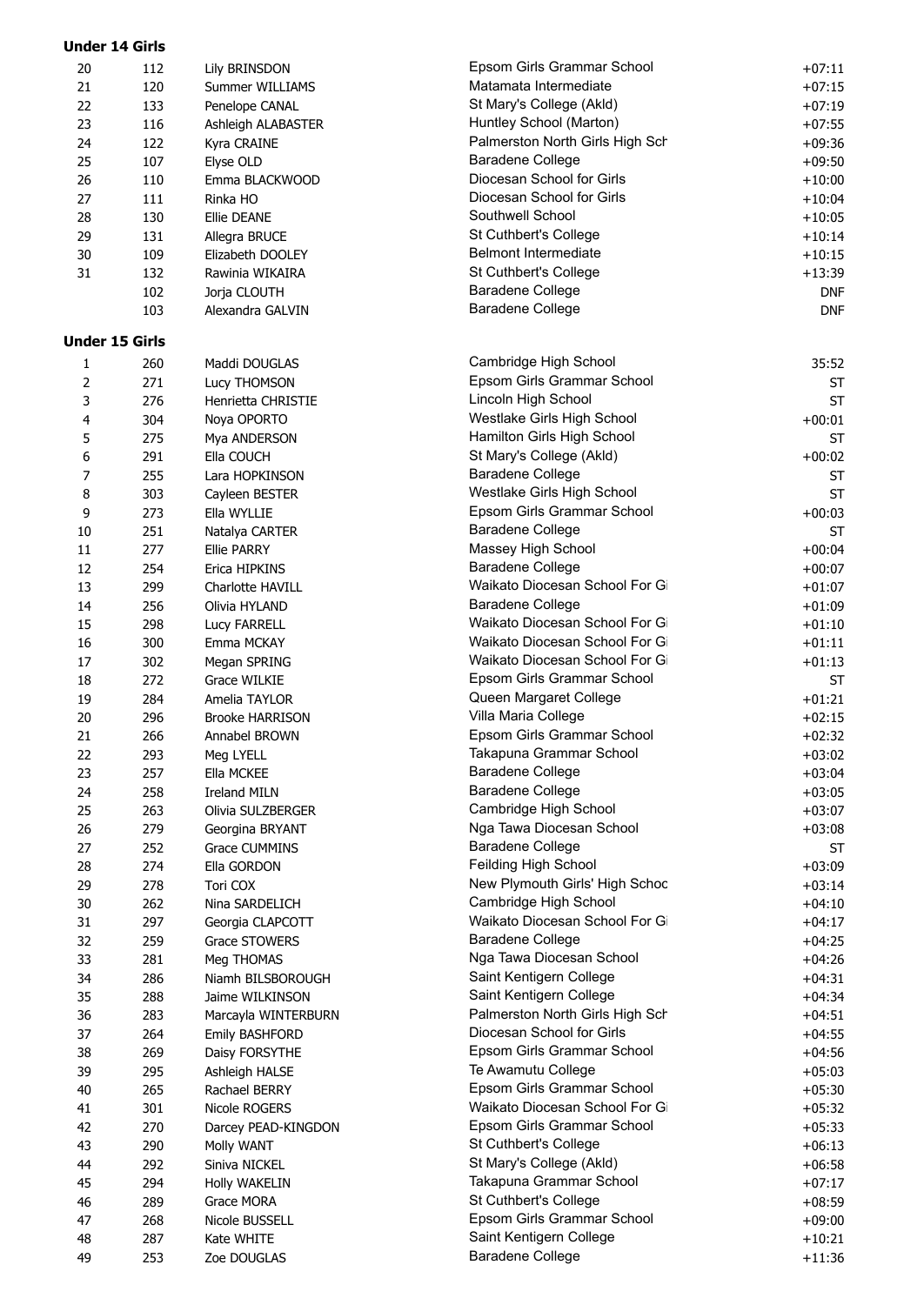# **Male - Road Race**

| <b>Place</b>   | Race No              | <b>Name</b>           | <b>Team</b>                     | <b>Time</b> |
|----------------|----------------------|-----------------------|---------------------------------|-------------|
|                | <b>Under 13 Boys</b> |                       |                                 |             |
| 1              | 73                   | Chenuka RAJAPAKSE     | Palmerston North Intermediate N | 40:37       |
| $\overline{2}$ | 59                   | Jackson RUSSELL       | Cambridge Middle School         | <b>ST</b>   |
| 3              | 58                   | Matthew DAVIS         | Cambridge Middle School         | <b>ST</b>   |
| 4              | 55                   | Lewis BOWER           | <b>Belmont Intermediate</b>     | <b>ST</b>   |
| 5              | 56                   | August ELWORTHY       | <b>Belmont Intermediate</b>     | <b>ST</b>   |
| 6              | 78                   | Joel DOUGLAS          | Sacred Heart College (Akld)     | <b>ST</b>   |
| 7              | 57                   | <b>Blake BAILEY</b>   | Cambridge Middle School         | <b>ST</b>   |
| 8              | 62                   | Mathew JAMIESON       | Huntley School (Marton)         | <b>ST</b>   |
| 9              | 69                   | Nelson DOOLAN         | Palmerston North Intermediate N | $+00:02$    |
| 10             | 80                   | Roberston ELLIOT      | Scots College                   | <b>ST</b>   |
| 11             | 88                   | Joshua DE FRERE       | St Peter's College (Akld)       | $+00:13$    |
| 12             | 82                   | <b>Oliver MEARS</b>   | Scots College                   | $+00:14$    |
| 13             | 83                   | Harrison STEW         | Scots College                   | $+00:15$    |
| 14             | 74                   | Peter SCOTT           | Palmerston North Intermediate N | $+00:16$    |
| 15             | 60                   | Euan MARSHALL         | <b>Fairhall School</b>          | $+00:17$    |
| 16             | 54                   | Sam RACKHAM           | Auckland Normal Intermediate    | $+00:19$    |
| 17             | 76                   | Sam WADE              | Palmerston North Intermediate N | <b>ST</b>   |
| 18             | 63                   | Daniel JOHNSTON       | Huntley School (Marton)         | <b>ST</b>   |
| 19             | 64                   | Fred MCVERRY          | Huntley School (Marton)         | <b>ST</b>   |
| 20             | 79                   | Joseph KELLS          | Saint Kentigern College         | $+00:20$    |
| 21             | 91                   | Max PREECE            | St Peter's College (Akld)       | $+00:21$    |
| 22             | 71                   | Dmitrii LIUTENKO      | Palmerston North Intermediate N | $+04:15$    |
| 23             | 70                   | Levi HUMPHREY         | Palmerston North Intermediate N | $+04:17$    |
| 24             | 84                   | James HAVILL          | Southwell School                | $+04:33$    |
| 25             | 87                   | Daniel PIPE           | Southwell School                | $+04:34$    |
| 26             | 77                   | Thomas CLARK          | Remuera Intermediate            | $+05:21$    |
|                |                      | Callum MCKINNON       | Palmerston North Intermediate N |             |
| 27             | 72                   | Karlos NICKEL         | St Peter's College (Akld)       | $+05:28$    |
| 28             | 90                   |                       | <b>Ashhurst School</b>          | $+05:31$    |
| 29             | 52                   | Angus PATERSON        | Southwell School                | $+05:41$    |
| 30             | 85                   | Jared MANN            | Palmerston North Intermediate N | $+07:25$    |
| 31             | 75                   | Yi tao SUN            |                                 | $+08:25$    |
| 32             | 86                   | Lachlan O'NEILL       | Southwell School                | $+08:32$    |
| 33             | 68                   | Sam BROWN             | Palmerston North Intermediate N | $+09:24$    |
| 34             | 66                   | <b>Tyler STEWART</b>  | Huntley School (Marton)         | $+10:06$    |
| 35             | 51                   | Jonah ACKERMAN        | Ashhurst School                 | $+10:09$    |
| 36             | 65                   | Lachlan NEVILL        | Huntley School (Marton)         | $+12:02$    |
| 37             | 89                   | Michael MAGNESS       | St Peter's College (Akld)       | $+13:07$    |
| 38             | 81                   | Matthew MCDERMOTT     | Scots College                   | $+16:31$    |
|                | <b>Under 14 Boys</b> |                       |                                 |             |
| 1              | 159                  | Jack CARSWELL         | Cambridge Middle School         | 35:31       |
| $\overline{2}$ | 161                  | Michael AUDEAU        | Christ's College                | $+00:01$    |
| 3              | 155                  | Jacob RACKHAM         | <b>Auckland Grammar School</b>  | ST          |
| 4              | 165                  | Nathaniel LEASK       | Huntley School (Marton)         | ST          |
| 5              | 153                  | <b>Thomas MULLINS</b> | Auckland Grammar School         | $+00:03$    |
| 6              | 163                  | Curtis HEAPHY         | Huntley School (Marton)         | ST          |
| 7              | 172                  | Adam FRANCIS          | Palmerston North Boys High Scl  | ST          |
| 8              | 177                  | Sam PARRY             | Palmerston North Boys High Scl  | $+00:04$    |
| 9              | 182                  | Ben IRVINE            | Palmerston North Intermediate N | ST          |
| 10             | 174                  | Fergus LLOYD          | Palmerston North Boys High Scl  | $+00:05$    |
| 11             | 198                  | Robert WILSON         | Takapuna Grammar School         | ST          |
| 12             | 183                  | Dan BARCLAY           | Remuera Intermediate            | $+00:06$    |
| 13             | 197                  | Hamish COLTMAN        | St Peter's School (Cambridge)   | ST          |
| 14             | 189                  | Ben CONNELL           | Saint Kentigern College         | $+00:07$    |
| 15             | 188                  | Taisei YOKOSHIMA      | Sacred Heart College (Akld)     | $+00:15$    |
| 16             | 196                  | Jack SLOAN            | St Peter's College (Akld)       | $+00:18$    |
| 17             | 156                  | Tom WATERS            | Auckland Grammar School         | $+00:19$    |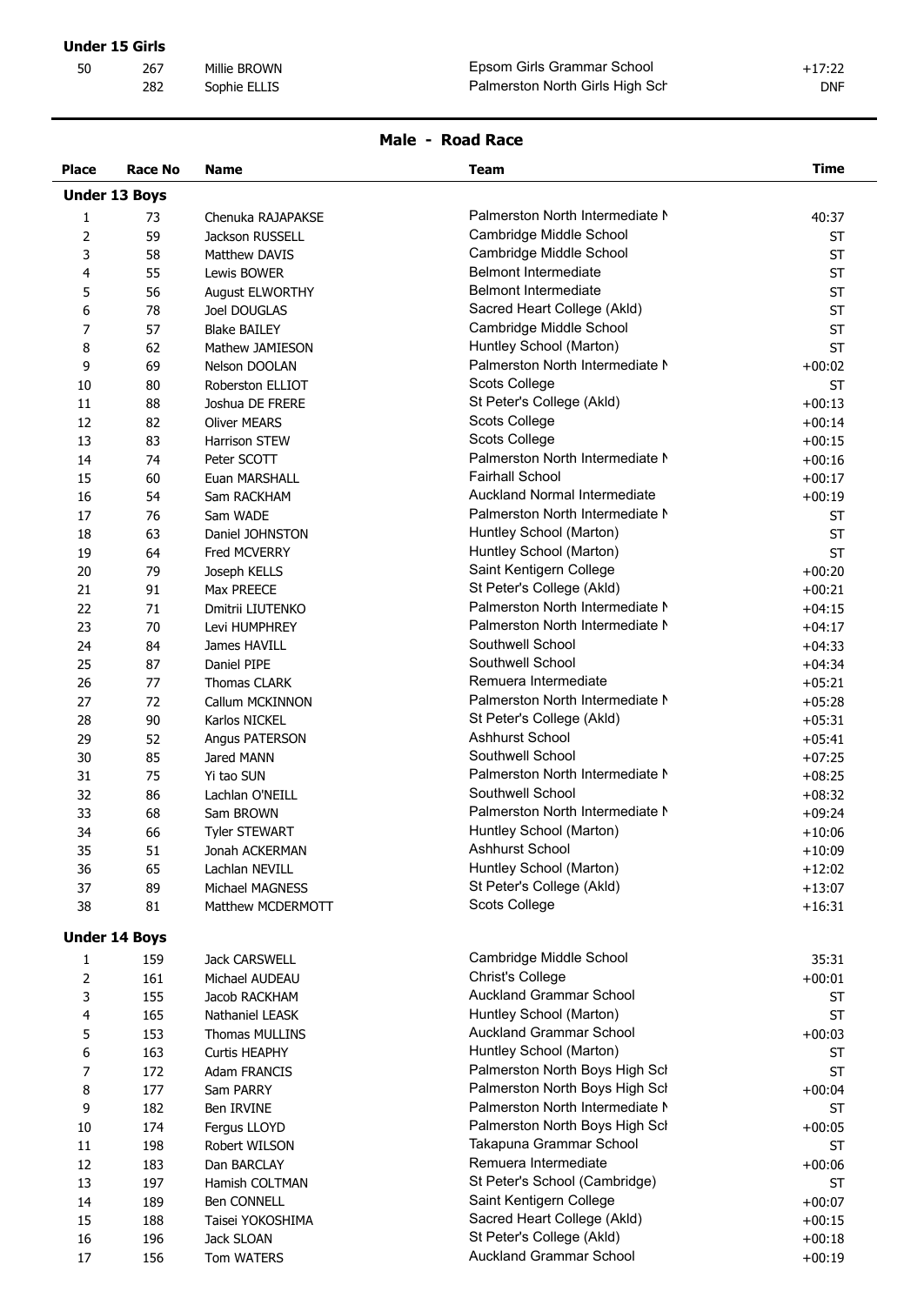| <b>Under 14 Boys</b> |                        |                         |                                 |            |
|----------------------|------------------------|-------------------------|---------------------------------|------------|
| 18                   | 158                    | Alexander WRIGHT        | <b>Belmont Intermediate</b>     | ST         |
| 19                   | 201                    | Cole SCANLEN            | Westlake Boys High School       | <b>ST</b>  |
| 20                   | 194                    | Joshua TURNBULL         | St Mark's Church School (Mt Vic | $+00:20$   |
| 21                   | 173                    | Logan HEY               | Palmerston North Boys High Scl  | <b>ST</b>  |
| 22                   | 171                    | Caleb FALKNER           | Palmerston North Boys High Scl  | <b>ST</b>  |
| 23                   | 160                    | Harry MEDLICOTT         | Christchurch Boys High School   | $+00:22$   |
| 24                   | 175                    | Logan MCKINNON          | Palmerston North Boys High Scl  | $+00:24$   |
| 25                   | 191                    | Fred DOSSOR             | Scots College                   | $+00:36$   |
| 26                   | 178                    | Darcy AINSWORTH         | Palmerston North Intermediate N | $+00:38$   |
| 27                   | 179                    | Dra's CALDWELL          | Palmerston North Intermediate N | $+00:43$   |
| 28                   | 181                    | James GARDNER           | Palmerston North Intermediate N | $+01:01$   |
| 29                   | 170                    | Fraser EDWARDS          | Palmerston North Boys High Scl  | $+01:02$   |
| 30                   | 166                    | Nate GILBERTSON         | Kings College                   | $+01:03$   |
| 31                   | 190                    | Jacob SPRING            | Saint Kentigern College         | $+01:04$   |
| 32                   | 151                    | Kosta KOUTSOS           | Auckland Grammar School         | $+01:56$   |
| 33                   | 195                    | Thomas MCADAMS          | St Paul's Collegiate (Hamilton) | $+03:03$   |
| 34                   | 167                    | Joshua SCHELLKES        | Koputaroa School                | $+03:49$   |
| 35                   | 154                    | Andrew RABY             | <b>Auckland Grammar School</b>  | $+03:52$   |
| 36                   | 142                    | Marcus BYCROFT          | Northcross Intermediate         | $+03:53$   |
|                      |                        | Samuel FRASER           | Hamilton Boys High School       |            |
| 37                   | 162                    |                         | Scots College                   | $+04:26$   |
| 38                   | 192                    | <b>Curtis MELLSOP</b>   |                                 | $+05:02$   |
| 39                   | 200                    | Finnegan MURPHY         | Wanganui Collegiate             | $+05:04$   |
| 40                   | 164                    | Logan HOSKIN            | Huntley School (Marton)         | $+05:07$   |
| 41                   | 152                    | Cyrus MEREDITH MELHUISH | Auckland Grammar School         | $+05:08$   |
| 42                   | 187                    | Matthew MITCHELL        | Sacred Heart College (Akld)     | $+05:32$   |
| 43                   | 180                    | Jack CARSON             | Palmerston North Intermediate N | $+05:36$   |
| 44                   | 157                    | Adam LITTLE             | <b>Belmont Intermediate</b>     | $+06:46$   |
| 45                   | 186                    | Ryan MCGUIRE            | Sacred Heart College (Akld)     | $+07:00$   |
| 46                   | 199                    | Kairon PIMM             | Taradale Intermediate           | $+07:12$   |
| 47                   | 193                    | Ethan HERBERT           | Southwell School                | $+10:57$   |
| 48                   | 185                    | Ethan HUGHES            | Sacred Heart College (Akld)     | $+14:11$   |
| 49                   | 184                    | Karl PLESSIUS           | Remuera Intermediate            | $+15:41$   |
|                      | 176                    | Ben ORR                 | Palmerston North Boys High Scl  | <b>DNF</b> |
|                      | <b>Under 15 Boys A</b> |                         |                                 |            |
|                      |                        |                         |                                 |            |
| 1                    | 356                    | Laurence PITHIE         | Christchurch Boys High School   | 30:46      |
| 2                    | 397                    | Sam DYNE                | Takapuna Grammar School         | $+00:35$   |
| 3                    | 394                    | <b>Nick BOWEN</b>       | Takapuna Grammar School         | <b>ST</b>  |
| 4                    | 373                    | Michael RICHMOND        | Palmerston North Boys High Scl  | <b>ST</b>  |
| 5                    | 378                    | Jensen FOSTER           | Saint Kentigern College         | $+00:36$   |
| 6                    | 354                    | Navarh BROTHERSTON      | Christchurch Boys High School   | $+00:37$   |
| $\overline{7}$       | 391                    | <b>Luke RANSLEY</b>     | St Peter's College (Akld)       | ST         |
| 8                    | 375                    | <b>Andrew MATTHEWS</b>  | Sacred Heart College (Akld)     | <b>ST</b>  |
| 9                    | 355                    | Liam BUNTING            | Christchurch Boys High School   | <b>ST</b>  |
| 10                   | 368                    | <b>Lewis PARK</b>       | New Plymouth Boys' High Schoo   | $+00:38$   |
| 11                   | 353                    | Liam SIMMONDS           | Cambridge High School           | ST         |
| 12                   | 369                    | Jamie DENNIS            | Palmerston North Boys High Scl  | <b>ST</b>  |
| 13                   | 392                    | Pearse GATLEY           | St Peter's School (Cambridge)   | <b>ST</b>  |
| 14                   | 398                    | <b>Tim LAMBERS</b>      | Takapuna Grammar School         | $+00:39$   |
| 15                   | 403                    | Kyle HOSKIN             | Wanganui Collegiate             | <b>ST</b>  |
| 16                   | 382                    | <b>Boston BRIGHT</b>    | Scots College                   | <b>ST</b>  |
| 17                   | 406                    | <b>Blain QUINN</b>      | Palmerston North Boys High Scl  | $+00:41$   |
| 18                   | 386                    | Max WILLIAMS            | St John's College (Hastings)    | $+00:42$   |
| 19                   | 404                    | Jaydn HARRIS            | Westlake Boys High School       | <b>ST</b>  |
| 20                   | 352                    | Jordan RYAN-KIDD        | Auckland Grammar School         | $+00:44$   |
| 21                   | 357                    | Henri LEHRKE            | Francis Douglas Memorial Coller | $+00:49$   |
| 22                   | 380                    | Jack MELHUISH           | Saint Kentigern College         | $+00:58$   |
| 23                   | 374                    | Samuel RUSSELL          | Palmerston North Boys High Scl  | $+01:15$   |
| 24                   | 376                    | Liam REGAN              | Sacred Heart College (Akld)     | $+01:45$   |
| 25                   | 371                    | Aiden JONES             | Palmerston North Boys High Scl  | $+01:49$   |
| 26                   | 367                    | <b>Reece RUSH</b>       | Lincoln High School             | $+02:50$   |
| 27                   | 396                    | Dylan CHAMBERLAIN       | Takapuna Grammar School         | $+03:21$   |
| 28                   | 402                    | Jake WOOD               | Takapuna Grammar School         | $+03:23$   |
| 29                   | 364                    | Hunter DEAVOLL          | Kings College                   | $+03:25$   |
|                      |                        |                         | Kapiti College                  |            |
| 30                   | 360                    | Camden FEINT            |                                 | ST         |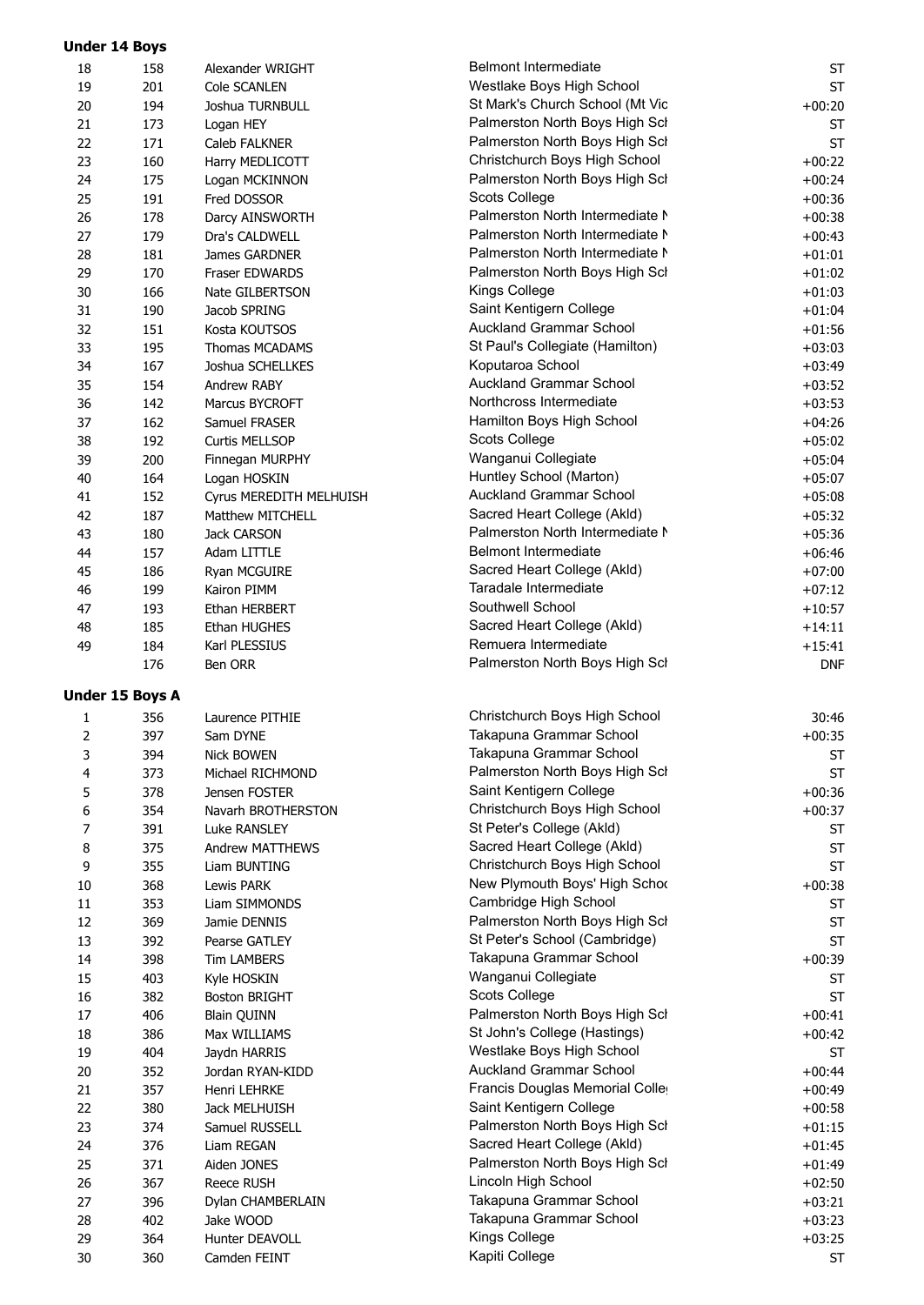|                | <b>Under 15 Boys A</b> |                        |                                |            |
|----------------|------------------------|------------------------|--------------------------------|------------|
| 31             | 401                    | Oliver SKILTON         | Takapuna Grammar School        | $+03:27$   |
| 32             | 400                    | Henry SIMPSON          | Takapuna Grammar School        | $+03:43$   |
| 33             | 363                    | Hamish BUTLER          | Kings College                  | $+04:31$   |
| 34             | 365                    | Nicholas HOUGHTON      | Kings College                  | $+04:36$   |
| 35             | 399                    | Max MCPHEAT            | Takapuna Grammar School        | $+04:46$   |
| 36             | 393                    | Felix BARLOW           | Takapuna Grammar School        | $+04:53$   |
| 37             | 366                    | Tim MATTHEWS           | Kings College                  | $+04:55$   |
| 38             | 385                    | Luca VERTONGEN         | Scots College                  | $+05:01$   |
| 39             | 361                    | Keenan BAILEY          | Kings College                  | $+05:51$   |
| 40             | 405                    | <b>Blake TOLMIE</b>    | Westlake Boys High School      | $+06:03$   |
| 41             | 377                    | Caleb ATKINSON         | Saint Kentigern College        | $+06:04$   |
| 42             | 359                    | Max WALSHE             | Hamilton Boys High School      | $+06:31$   |
| 43             | 370                    | Nathan GREENWOOD       | Palmerston North Boys High Scl | $+06:44$   |
| 44             | 383                    | Joshua GOODGER         | Scots College                  | $+06:46$   |
| 45             | 358                    | Lucas MURPHY           | Hamilton Boys High School      | $+07:48$   |
| 46             | 389                    | <b>Jett GANNAWAY</b>   | St Peter's College (Akld)      | $+09:20$   |
| 47             | 384                    | Henry TATE             | Scots College                  | $+11:57$   |
| 48             | 388                    | Caelan BOYD            | St Peter's College (Akld)      | $+13:10$   |
| 49             | 395                    | David CARR             | Takapuna Grammar School        | $+13:53$   |
| 50             | 362                    | <b>Thomas BUCHANAN</b> | Kings College                  | $+15:46$   |
|                | 351                    | Oliver GRAVE           | Auckland Grammar School        | <b>DNF</b> |
|                | 390                    | Aidan MERRICK          | St Peter's College (Akld)      | <b>DNF</b> |
|                | <b>Under 15 Boys B</b> |                        |                                |            |
| 1              | 440                    | Matt PLANK             | Westlake Boys High School      | 34:42      |
| 2              | 432                    | Jack PRONK             | Palmerston North Boys High Scl | $+00:01$   |
| 3              | 437                    | Bowen DE GOUW          | Westlake Boys High School      | $+00:02$   |
| 4              | 426                    | Albert MOODY           | Auckland Grammar School        | $+00:03$   |
| 5              | 424                    | Sam HEYES              | Auckland Grammar School        | <b>ST</b>  |
| 6              | 439                    | Shaun WOODS            | Westlake Boys High School      | <b>ST</b>  |
| $\overline{7}$ | 425                    | Oliver LAMONT          | Auckland Grammar School        | $+00:11$   |
| 8              | 429                    | Taine ATA              | Palmerston North Boys High Scl | $+00:20$   |
| 9              | 430                    | Matthew COOPER         | Palmerston North Boys High Scl | $+00:57$   |
| 10             | 422                    | James CORBAN           | <b>Auckland Grammar School</b> | $+01:13$   |
| 11             | 381                    | Winston ZHANG          | Saint Kentigern College        | $+05:00$   |
| 12             | 421                    | Oliver CHRISTIE        | Auckland Grammar School        | $+05:08$   |
| 13             | 423                    | Deepak HARIHARAN       | Auckland Grammar School        | $+06:50$   |
| 14             | 435                    | Alexander MARSHALL     | Scots College                  | $+07:08$   |
| 15             | 427                    | Jackie ZHANG           | Kings College                  | $+08:12$   |
| $16\,$         | 434                    | Giovanni ROGERS        | Sacred Heart College (Akld)    | $+08:24$   |
| $17\,$         | 436                    | Ryan MCCALL            | Takapuna Grammar School        | $+08:38$   |
| 18             | 428                    | Daniel WISNEWSKI       | New Plymouth Boys' High Schod  | $+11:29$   |
| 19             | 433                    | Benjamin BLACKHALL     | Sacred Heart College (Akld)    | $+15:42$   |
|                |                        |                        |                                |            |

# **Female - Road Race**

| Place | <b>Race No</b>        | <b>Name</b>        | Team                           | <b>Time</b> |  |  |  |
|-------|-----------------------|--------------------|--------------------------------|-------------|--|--|--|
|       | <b>Under 16 Girls</b> |                    |                                |             |  |  |  |
|       | 487                   | Ally WOLLASTON     | St Peter's School (Cambridge)  | 1:12:24     |  |  |  |
| 2     | 500                   | Mckenzie MILNE     | Waikato Diocesan School For Gi | <b>ST</b>   |  |  |  |
| 3     | 464                   | Stella NIGHTINGALE | Epsom Girls Grammar School     | <b>ST</b>   |  |  |  |
| 4     | 491                   | Renee YOUNG        | Takapuna Grammar School        | <b>ST</b>   |  |  |  |
| 5     | 501                   | Eva PARKINSON      | Waikato Diocesan School For Gi | $+00:01$    |  |  |  |
| 6     | 444                   | Poppy BUISSINK     | Epsom Girls Grammar School     | $+00:02$    |  |  |  |
|       | 488                   | Charlie ARNOLD     | Takapuna Grammar School        | <b>ST</b>   |  |  |  |
| 8     | 498                   | Olivia KING        | Waikato Diocesan School For Gi | <b>ST</b>   |  |  |  |
| 9     | 502                   | Hannah QUINLAN     | Waikato Diocesan School For Gi | $+00:03$    |  |  |  |
| 10    | 476                   | Maddy CLARKE       | Saint Kentigern College        | $+00:04$    |  |  |  |
| 11    | 474                   | Ava MORROW         | Rangi Ruru Girls' School       | $+00:05$    |  |  |  |
| 12    | 470                   | Lee BOON           | New Plymouth Girls' High Schoc | <b>ST</b>   |  |  |  |
| 13    | 484                   | Lancely YUNG       | St Cuthbert's College          | $+00:06$    |  |  |  |
| 14    | 497                   | Courtney KING      | Waikato Diocesan School For Gi | <b>ST</b>   |  |  |  |
| 15    | 475                   | Claudia VANNER     | Sacred Heart College (Ham)     | <b>ST</b>   |  |  |  |
| 16    | 490                   | <b>Zoe MARTIN</b>  | Takapuna Grammar School        | $+00:07$    |  |  |  |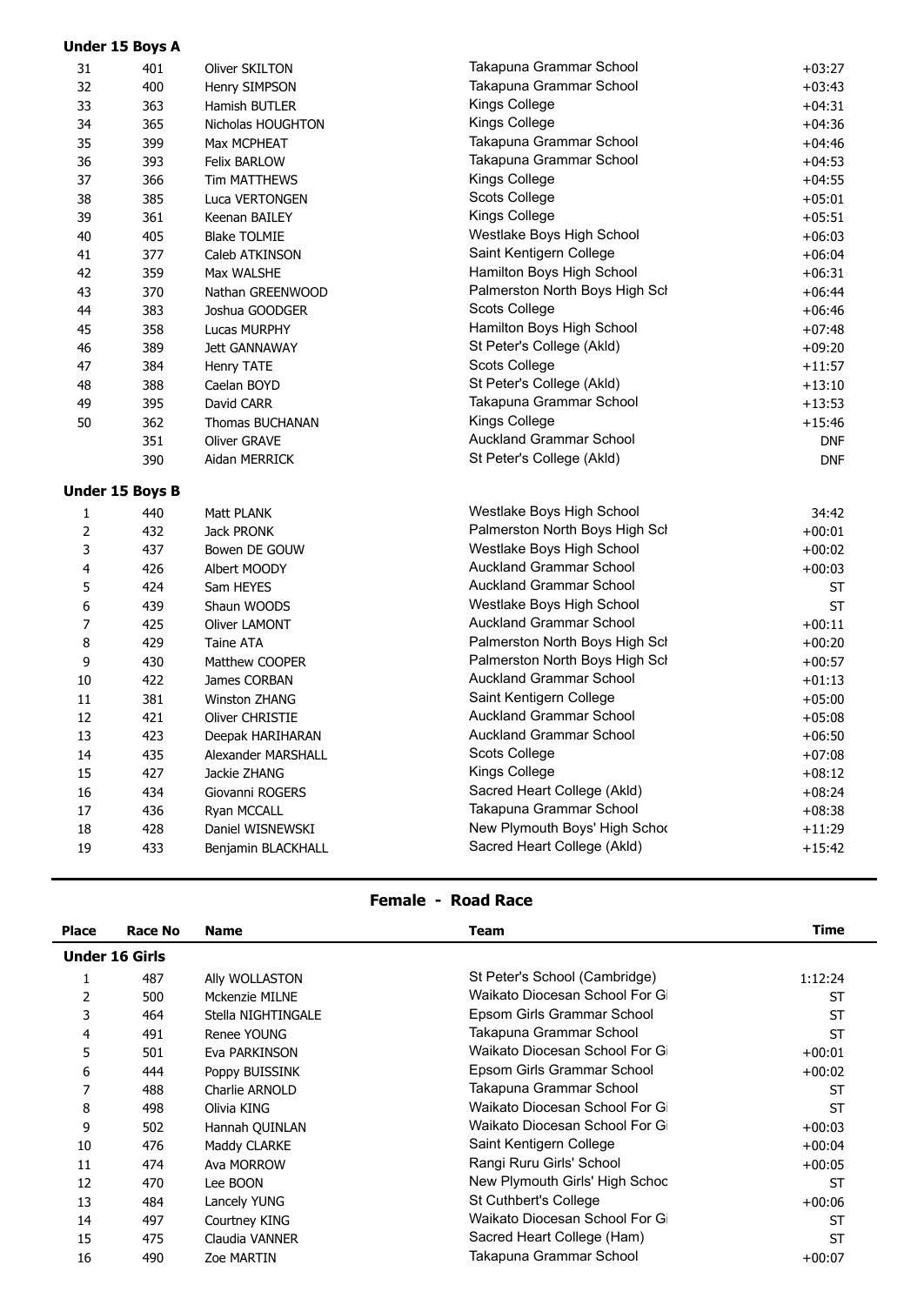| <b>Under 16 Girls</b> |            |                                        |                                                      |                      |
|-----------------------|------------|----------------------------------------|------------------------------------------------------|----------------------|
| 17                    | 478        | Annabelle WATERWORTH                   | Saint Kentigern College                              | $+00:11$             |
| 18                    | 452        | Greer HADDOCK                          | Baradene College                                     | $+00:14$             |
| 19                    | 495        | Charli HERBERT                         | Waikato Diocesan School For Gi                       | $+00:19$             |
| 20                    | 469        | Laura BICKERS                          | Napier Girls High School                             | $+00:31$             |
| 21                    | 486        | Saskia VAN DER PEET                    | St Peter's School (Cambridge)                        | $+03:04$             |
| 22                    | 457        | Hannah BERRY                           | Epsom Girls Grammar School                           | $+03:08$             |
| 23                    | 472        | Millie DICKIE                          | Rangi Ruru Girls' School                             | <b>ST</b>            |
| 24                    | 477        | Abi HOUGHTON                           | Saint Kentigern College                              | $+03:12$             |
| 25                    | 473        | <b>Holly FFOWCS-WILLIAMS</b>           | Rangi Ruru Girls' School                             | $+03:14$             |
| 26                    | 479        | Sophie WILKINSON                       | Saint Kentigern College                              | $+03:21$             |
| 27                    | 471        | <b>Bridget OLPHERT</b>                 | Queen Margaret College                               | $+03:30$             |
| 28                    | 454        | Emilia WILKINSON                       | <b>Baradene College</b><br>Diocesan School for Girls | $+03:33$             |
| 29<br>30              | 455<br>494 | Eloise CAMERON SMITH<br>Elizabeth CHAN | Waikato Diocesan School For Gi                       | $+05:47$<br>$+07:39$ |
| 31                    | 492        | Megan LOCKETT                          | Taupo Nui-a-tia College                              | $+08:04$             |
| 32                    | 493        | <b>Jessica BUTTERWORTH</b>             | Waikato Diocesan School For Gi                       | $+09:00$             |
| 33                    | 482        | Natalie PARIS                          | St Cuthbert's College                                | $+09:07$             |
| 34                    | 504        | Georgia TAYLOR                         | Waikato Diocesan School For Gi                       | $+10:00$             |
| 35                    | 499        | Dina LEMPRIERE                         | Waikato Diocesan School For Gi                       | $+10:06$             |
| 36                    | 465        | Jade RABY                              | Epsom Girls Grammar School                           | $+13:57$             |
| 37                    | 463        | Greer MCLEAN                           | Epsom Girls Grammar School                           | $+15:16$             |
| 38                    | 459        | Cleo COPPLESTONE                       | Epsom Girls Grammar School                           | $+15:17$             |
| 39                    | 480        | Emma HAMILTON                          | St Cuthbert's College                                | $+15:28$             |
| 40                    | 462        | Ella MADDREN                           | Epsom Girls Grammar School                           | $+17:39$             |
| 41                    | 468        | Kadeea MCELROY                         | Massey High School                                   | <b>ST</b>            |
| 42                    | 481        | Darcey MCCONNELL                       | St Cuthbert's College                                | <b>ST</b>            |
| 43                    | 460        | Charlotte FOX                          | Epsom Girls Grammar School                           | <b>ST</b>            |
| 44                    | 466        | Georgina ROBSON                        | Epsom Girls Grammar School                           | $+17:40$             |
| 45                    | 485        | India ATHERFOLD                        | St Mary's College (Akld)                             | $+17:53$             |
| 46                    | 461        | Shannae LOVELL                         | Epsom Girls Grammar School                           | $+18:43$             |
|                       | 456        | <b>Charlotte CLARKE</b>                | Diocesan School for Girls                            | <b>DNF</b>           |
|                       | 451        | Maddison BLORE                         | Baradene College                                     | DQ                   |
| <b>Under 17 Girls</b> |            |                                        |                                                      |                      |
| 1                     | 725        | Connie O'BRIEN                         | Palmerston North Girls High Sch                      | 1:10:19              |
| 2                     | 741        | Hannah KNIGHTON                        | Waikato Diocesan School For Gi                       | $+00:01$             |
| 3                     | 684        | Abigail MORTON                         | <b>Baradene College</b>                              | <b>ST</b>            |
| 4                     | 704        | Jenna MERRICK                          | <b>Baradene College</b>                              | <b>ST</b>            |
| 5                     | 712        | Annamarie LIPP                         | <b>Catholic Cathedral College</b>                    | $+00:03$             |
| 6                     | 710        | <b>Grace KELLY</b>                     | Cambridge High School                                | $+00:05$             |
| 7                     | 742        | Katie WHITE                            | Waikato Diocesan School For Gi                       | $+01:27$             |
| 8                     | 734        | Sammi OGLE                             | St Peter's School (Cambridge)                        | <b>ST</b>            |
| 9                     | 714        | Amelia MATTHEWS                        | Diocesan School for Girls                            | $+01:28$             |
| 10                    | 731        | <b>Jess CLARKE</b>                     | St Peter's School (Cambridge)                        | <b>ST</b>            |
| 11                    | 740        | Emily IRVINE                           | Waikato Diocesan School For Gi                       | <b>ST</b>            |
| 12                    | 726        | Peita RANSOM                           | Palmerston North Girls High Sch                      | <b>ST</b>            |
| 13                    | 723        | Kate FOUCHE                            | Saint Kentigern College                              | $+01:31$             |
| 14                    | 703        | Madeleine MADDREN                      | <b>Baradene College</b><br><b>Baradene College</b>   | $+03:13$             |
| 15                    | 747        | Natalie MITCHELL                       | <b>Baradene College</b>                              | $+04:04$             |
| 16<br>17              | 702<br>718 | Erica DYSART                           | Massey High School                                   | $+04:05$<br>$+04:07$ |
| 18                    | 735        | Makayla MUHUNDAN<br>Anna JACOBS        | Takapuna Grammar School                              | $+04:08$             |
| 19                    | 736        | Ashlee FRIERY                          | Villa Maria College                                  | $+04:11$             |
| 20                    | 744        | Rikako OZAKI                           | Westlake Girls High School                           | $+04:13$             |
| 21                    | 737        | <b>Britney GREENE</b>                  | Villa Maria College                                  | $+04:24$             |
| 22                    | 713        | Matilda CAMERON                        | Diocesan School for Girls                            | $+04:26$             |
| 23                    | 707        | Helena WHITE                           | <b>Baradene College</b>                              | $+06:21$             |
| 24                    | 709        | Jessica GOSLING                        | Cambridge High School                                | $+06:28$             |
| 25                    | 701        | Charlotte CARTER                       | <b>Baradene College</b>                              | $+11:11$             |
| 26                    | 739        | <b>Blanche HERBERT</b>                 | Waikato Diocesan School For Gi                       | $+11:38$             |
| 27                    | 733        | Emily MCCULLOUGH                       | St Peter's School (Cambridge)                        | $+11:41$             |
| 28                    | 745        | Georgia THOMPSON                       | Diocesan School for Girls                            | $+15:33$             |
| 29                    | 727        | Josie KINNEAR                          | St Cuthbert's College                                | $+15:51$             |
| 30                    | 722        | Georgina WALLACE                       | Nga Tawa Diocesan School                             | $+17:07$             |
| 31                    | 716        | Isla MCLEAN                            | Epsom Girls Grammar School                           | $+17:14$             |
|                       |            |                                        |                                                      |                      |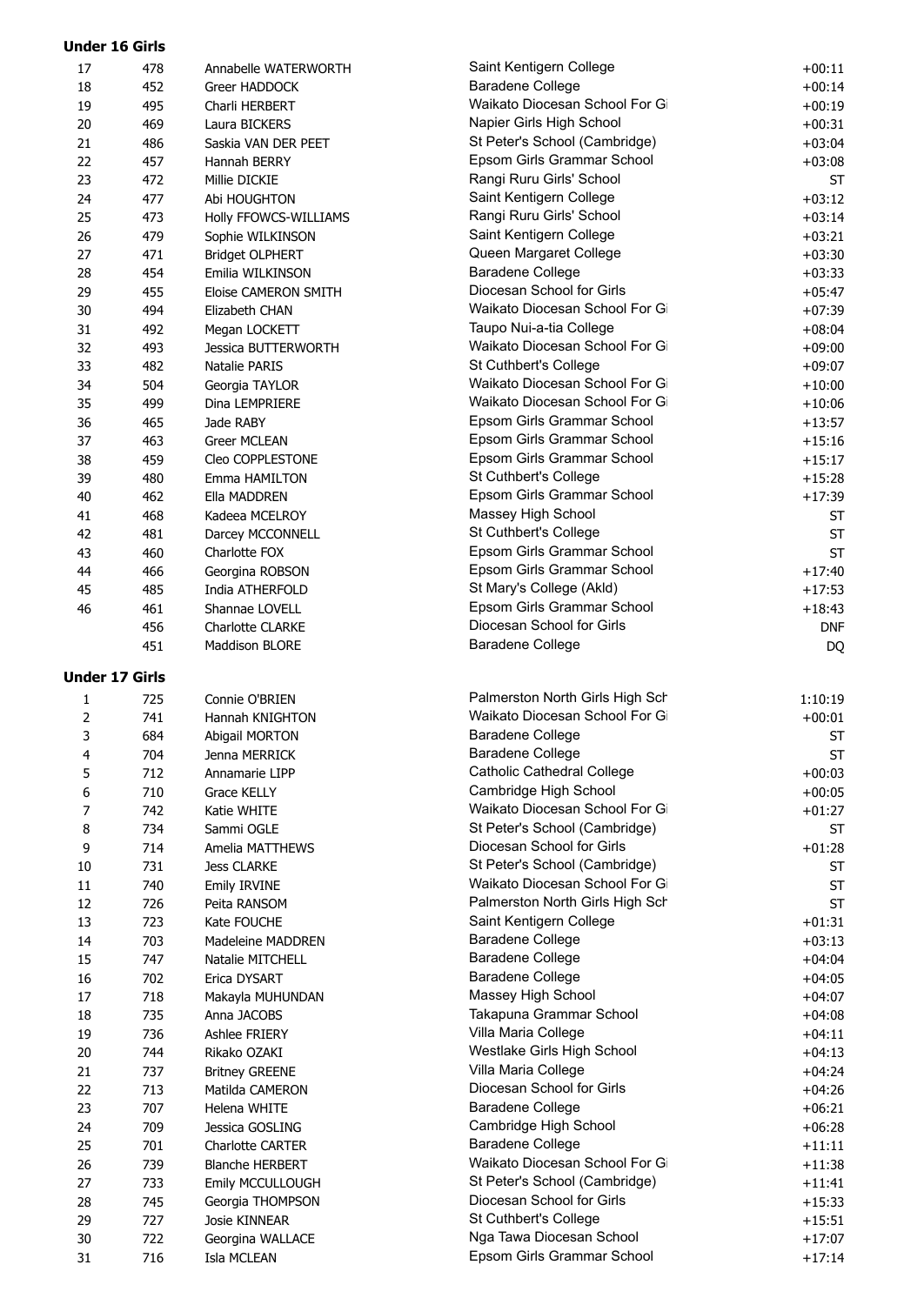| <b>Under 17 Girls</b> |     |                        |                                 |                        |
|-----------------------|-----|------------------------|---------------------------------|------------------------|
| 32                    | 743 | Amber ELLINGTON        | Westlake Girls High School      | $+18:44$               |
| 33                    | 719 | <b>Bridget BONE</b>    | Nga Tawa Diocesan School        | $+19:25$               |
| 34                    | 721 | Kate THOMAS            | Nga Tawa Diocesan School        | $+21:03$               |
|                       | 732 | Lindz HAGGART          | St Peter's School (Cambridge)   | <b>DNF</b>             |
|                       | 738 | Ella POPE              | Villa Maria College             | <b>DNF</b>             |
|                       | 715 | Niamh KANE             | Epsom Girls Grammar School      | <b>DNF</b>             |
|                       | 708 | Nia DIXON              | Cambridge High School           | <b>DNF</b>             |
|                       | 711 | <b>Brittany LUCAS</b>  | Cambridge High School           | <b>DNF</b>             |
|                       | 729 | Fran SWEETMAN          | St Cuthbert's College           | <b>DNF</b>             |
|                       | 728 | Alex SIMPSON           | St Cuthbert's College           | <b>DNF</b>             |
|                       | 717 | Sophie BLOXHAM         | Horowhenua College              | DQ                     |
|                       |     |                        |                                 |                        |
| <b>Under 20 Girls</b> | 868 | <b>Ellesse ANDREWS</b> | St Peter's School (Cambridge)   | 1:06:24                |
| 1                     |     |                        | Dunstan High School             |                        |
| 2                     | 837 | Nicole SHIELDS         | Villa Maria College             | <b>ST</b><br><b>ST</b> |
| 3                     | 875 | Emma SMITH             | Palmerston North Girls High Sch |                        |
| 4                     | 854 | Libby ARBUCKLE         |                                 | <b>ST</b>              |
| 5                     | 869 | <b>Holly BLAKLEY</b>   | St Peter's School (Cambridge)   | $+00:01$               |
| 6                     | 849 | Kendra TATE            | Gisborne Girls High School      | <b>ST</b>              |
| 7                     | 832 | Kate SMITH             | Christchurch Girls High School  | $+00:02$               |
| 8                     | 843 | Amelia MALING          | Epsom Girls Grammar School      | <b>ST</b>              |
| 9                     | 851 | Alana SHERMAN          | Kings College                   | $+00:03$               |
| 10                    | 858 | Jamie LINDSAY          | Saint Kentigern College         | $+00:04$               |
| 11                    | 863 | Georgia DANFORD        | St Cuthbert's College           | $+00:05$               |
| 12                    | 873 | Elle WINTLE            | Takapuna Grammar School         | $+00:06$               |
| 13                    | 870 | Rose DILLON            | St Peter's School (Cambridge)   | <b>ST</b>              |
| 14                    | 840 | Hazel CLEGG-SHAW       | Epsom Girls Grammar School      | $+00:07$               |
| 15                    | 856 | <b>Emily SHEARMAN</b>  | Palmerston North Girls High Sch | $+00:09$               |
| 16                    | 874 | Olivia REIBER          | Villa Maria College             | $+00:30$               |
| 17                    | 878 | Emma FOUNTAINE         | Waikato Diocesan School For Gi  | $+01:58$               |
| 18                    | 844 | Grace MASTERSON        | Epsom Girls Grammar School      | <b>ST</b>              |
| 19                    | 857 | Chloe JENKINS          | Rangi Ruru Girls' School        | <b>ST</b>              |
| 20                    | 845 | Mindy RYAN-KIDD        | Epsom Girls Grammar School      | $+03:51$               |
| 21                    | 846 | Ruby SULLIVAN          | Epsom Girls Grammar School      | <b>ST</b>              |
| 22                    | 859 | Elizabeth MUDFORD      | Saint Kentigern College         | <b>ST</b>              |
| 23                    | 841 | Dayna HAYTHORNE        | Epsom Girls Grammar School      | $+04:21$               |
| 24                    | 848 | Margeaux PITTAR        | Gisborne Girls High School      | $+04:31$               |
| 25                    | 831 | Maddy SONGHURST        | Baradene College                | $+06:43$               |
| 26                    | 871 | Alex DOOLEY            | Takapuna Grammar School         | $+07:05$               |
| 27                    | 836 | Laura WATKINSON        | Diocesan School for Girls       | $+07:06$               |
| 28                    | 877 | Olivia BAILEY          | Waikato Diocesan School For Gi  | $+07:07$               |
| 29                    | 876 | <b>Grace ARCUS</b>     | Waikato Diocesan School For Gi  | $+08:03$               |
| 30                    | 880 | Amy SPITTAL            | Waikato Diocesan School For Gi  | $+08:04$               |
| 31                    | 855 | Megan GARDNER          | Palmerston North Girls High Sch | $+08:33$               |
| 32                    | 872 | <b>Briana GUNN</b>     | Takapuna Grammar School         | $+09:24$               |
| 33                    | 833 | Hannah CHAPMAN         | Diocesan School for Girls       | <b>ST</b>              |
| 34                    | 864 | Veronica GREGAN        | St Cuthbert's College           | $+09:27$               |
| 35                    | 834 | Georgia DICKSON        | Diocesan School for Girls       | $+09:29$               |
| 36                    | 842 | Kate HOLDEN            | Epsom Girls Grammar School      | $+09:32$               |
| 37                    | 835 | Madeleine POTTER       | Diocesan School for Girls       | $+13:47$               |
| 38                    | 852 | Ashleigh TONKIN        | Kings College                   | <b>ST</b>              |
| 39                    | 881 | Jeri OPORTO            | Westlake Girls High School      | $+19:35$               |
| 40                    | 839 | Lucy BROWN             | Epsom Girls Grammar School      | $+22:37$               |
| 41                    | 882 | Sarah PATERSON         | Westlake Girls High School      | <b>ST</b>              |
| 42                    | 847 | Hannah OVERBYE         | Gisborne Girls High School      | $+24:37$               |
|                       | 838 | Laura ANDERSON         | Epsom Girls Grammar School      | <b>DNF</b>             |
|                       | 866 | Eva NEWELL             | St Cuthbert's College           | <b>DNF</b>             |
|                       | 883 | Simone NIGHTINGALE     | Saint Kentigern College         | <b>DNF</b>             |
|                       |     |                        |                                 |                        |

### **Male - Road Race**

| <b>Place</b>           | <b>Race No</b> | <b>Name</b>     | Team                    | Time    |  |
|------------------------|----------------|-----------------|-------------------------|---------|--|
| <b>Under 16 Boys A</b> |                |                 |                         |         |  |
|                        | 553            | Lachlan DICKSON | Auckland Grammar School | 1:00:03 |  |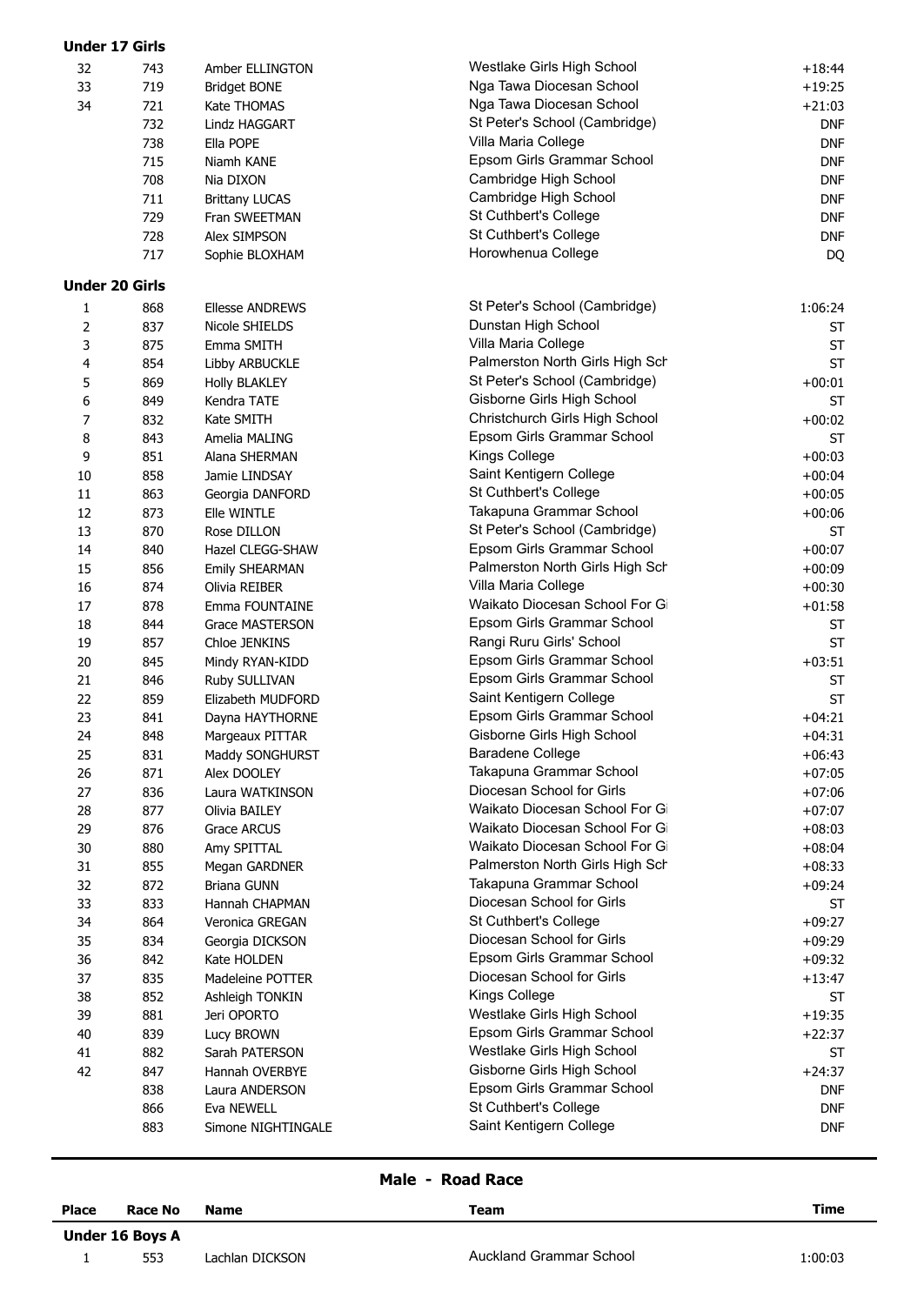| 3<br>4<br>5<br>6<br>7<br>8<br>9<br>$10\,$<br>11<br>12<br>13<br>14<br>15<br>16<br>17<br>18<br>19<br>20<br>21<br>22<br>23<br>24<br>25<br>26 | 561<br>567<br>607<br>595<br>587<br>608<br>569<br>617<br>615<br>603<br>597<br>565<br>583<br>568<br>582<br>551<br>651<br>559<br>556<br>574<br>557<br>570<br>618<br>592<br>571 | Josh LANE<br><b>Griffyn SPENCER</b><br>Callum ERSKINE<br>Dylan MCCULLOUGH<br>Max TAYLOR<br>Josh KENCH<br><b>Archie MARTIN</b><br><b>Ewart BOWER</b><br>Reuben THOMPSON<br>Fletcher PEARSON-RILEY<br>Callum WALSH<br>Sam MEDLICOTT<br>Ethan CRAINE<br>Drew CHRISTENSEN<br>Angus CLAASEN<br>Campbell BAXTER<br>Alex FOGELBERG<br>Alex WILLIAMS<br>Simon ROBERTS<br>James ARCHIBALD<br>Christian RUSH<br>Fergus WASHINGTON-SMITH | Cambridge High School<br>Christchurch Boys High School<br>Takapuna Grammar School<br>Saint Kentigern College<br>Palmerston North Boys High Scl<br>Takapuna Grammar School<br>Hamilton Boys High School<br>Westlake Boys High School<br>Wakatipu High School<br>St Peter's School (Cambridge)<br>Saint Kentigern College<br>Christchurch Boys High School<br>Palmerston North Boys High Scl<br>Hamilton Boys High School<br>Palmerston North Boys High Scl<br>Auckland Grammar School<br><b>Auckland Grammar School</b><br>Auckland Grammar School<br>Auckland Grammar School<br>Kings College | $+00:03$<br><b>ST</b><br>$+00:05$<br><b>ST</b><br>$+00:06$<br><b>ST</b><br>$+00:07$<br><b>ST</b><br>$+00:08$<br><b>ST</b><br><b>ST</b><br><b>ST</b><br><b>ST</b><br>$+00:09$<br><b>ST</b><br><b>ST</b><br>$+00:10$<br>$+00:11$<br>$+00:12$ |
|-------------------------------------------------------------------------------------------------------------------------------------------|-----------------------------------------------------------------------------------------------------------------------------------------------------------------------------|-------------------------------------------------------------------------------------------------------------------------------------------------------------------------------------------------------------------------------------------------------------------------------------------------------------------------------------------------------------------------------------------------------------------------------|-----------------------------------------------------------------------------------------------------------------------------------------------------------------------------------------------------------------------------------------------------------------------------------------------------------------------------------------------------------------------------------------------------------------------------------------------------------------------------------------------------------------------------------------------------------------------------------------------|--------------------------------------------------------------------------------------------------------------------------------------------------------------------------------------------------------------------------------------------|
|                                                                                                                                           |                                                                                                                                                                             |                                                                                                                                                                                                                                                                                                                                                                                                                               |                                                                                                                                                                                                                                                                                                                                                                                                                                                                                                                                                                                               |                                                                                                                                                                                                                                            |
|                                                                                                                                           |                                                                                                                                                                             |                                                                                                                                                                                                                                                                                                                                                                                                                               |                                                                                                                                                                                                                                                                                                                                                                                                                                                                                                                                                                                               |                                                                                                                                                                                                                                            |
|                                                                                                                                           |                                                                                                                                                                             |                                                                                                                                                                                                                                                                                                                                                                                                                               |                                                                                                                                                                                                                                                                                                                                                                                                                                                                                                                                                                                               |                                                                                                                                                                                                                                            |
|                                                                                                                                           |                                                                                                                                                                             |                                                                                                                                                                                                                                                                                                                                                                                                                               |                                                                                                                                                                                                                                                                                                                                                                                                                                                                                                                                                                                               |                                                                                                                                                                                                                                            |
|                                                                                                                                           |                                                                                                                                                                             |                                                                                                                                                                                                                                                                                                                                                                                                                               |                                                                                                                                                                                                                                                                                                                                                                                                                                                                                                                                                                                               |                                                                                                                                                                                                                                            |
|                                                                                                                                           |                                                                                                                                                                             |                                                                                                                                                                                                                                                                                                                                                                                                                               |                                                                                                                                                                                                                                                                                                                                                                                                                                                                                                                                                                                               |                                                                                                                                                                                                                                            |
|                                                                                                                                           |                                                                                                                                                                             |                                                                                                                                                                                                                                                                                                                                                                                                                               |                                                                                                                                                                                                                                                                                                                                                                                                                                                                                                                                                                                               |                                                                                                                                                                                                                                            |
|                                                                                                                                           |                                                                                                                                                                             |                                                                                                                                                                                                                                                                                                                                                                                                                               |                                                                                                                                                                                                                                                                                                                                                                                                                                                                                                                                                                                               |                                                                                                                                                                                                                                            |
|                                                                                                                                           |                                                                                                                                                                             |                                                                                                                                                                                                                                                                                                                                                                                                                               |                                                                                                                                                                                                                                                                                                                                                                                                                                                                                                                                                                                               |                                                                                                                                                                                                                                            |
|                                                                                                                                           |                                                                                                                                                                             |                                                                                                                                                                                                                                                                                                                                                                                                                               |                                                                                                                                                                                                                                                                                                                                                                                                                                                                                                                                                                                               |                                                                                                                                                                                                                                            |
|                                                                                                                                           |                                                                                                                                                                             |                                                                                                                                                                                                                                                                                                                                                                                                                               |                                                                                                                                                                                                                                                                                                                                                                                                                                                                                                                                                                                               |                                                                                                                                                                                                                                            |
|                                                                                                                                           |                                                                                                                                                                             |                                                                                                                                                                                                                                                                                                                                                                                                                               |                                                                                                                                                                                                                                                                                                                                                                                                                                                                                                                                                                                               |                                                                                                                                                                                                                                            |
|                                                                                                                                           |                                                                                                                                                                             |                                                                                                                                                                                                                                                                                                                                                                                                                               |                                                                                                                                                                                                                                                                                                                                                                                                                                                                                                                                                                                               |                                                                                                                                                                                                                                            |
|                                                                                                                                           |                                                                                                                                                                             |                                                                                                                                                                                                                                                                                                                                                                                                                               |                                                                                                                                                                                                                                                                                                                                                                                                                                                                                                                                                                                               |                                                                                                                                                                                                                                            |
|                                                                                                                                           |                                                                                                                                                                             |                                                                                                                                                                                                                                                                                                                                                                                                                               |                                                                                                                                                                                                                                                                                                                                                                                                                                                                                                                                                                                               |                                                                                                                                                                                                                                            |
|                                                                                                                                           |                                                                                                                                                                             |                                                                                                                                                                                                                                                                                                                                                                                                                               |                                                                                                                                                                                                                                                                                                                                                                                                                                                                                                                                                                                               |                                                                                                                                                                                                                                            |
|                                                                                                                                           |                                                                                                                                                                             |                                                                                                                                                                                                                                                                                                                                                                                                                               |                                                                                                                                                                                                                                                                                                                                                                                                                                                                                                                                                                                               |                                                                                                                                                                                                                                            |
|                                                                                                                                           |                                                                                                                                                                             |                                                                                                                                                                                                                                                                                                                                                                                                                               |                                                                                                                                                                                                                                                                                                                                                                                                                                                                                                                                                                                               |                                                                                                                                                                                                                                            |
|                                                                                                                                           |                                                                                                                                                                             |                                                                                                                                                                                                                                                                                                                                                                                                                               |                                                                                                                                                                                                                                                                                                                                                                                                                                                                                                                                                                                               |                                                                                                                                                                                                                                            |
|                                                                                                                                           |                                                                                                                                                                             |                                                                                                                                                                                                                                                                                                                                                                                                                               |                                                                                                                                                                                                                                                                                                                                                                                                                                                                                                                                                                                               |                                                                                                                                                                                                                                            |
|                                                                                                                                           |                                                                                                                                                                             |                                                                                                                                                                                                                                                                                                                                                                                                                               | <b>Auckland Grammar School</b>                                                                                                                                                                                                                                                                                                                                                                                                                                                                                                                                                                | $+00:14$<br>$+00:18$                                                                                                                                                                                                                       |
|                                                                                                                                           |                                                                                                                                                                             |                                                                                                                                                                                                                                                                                                                                                                                                                               | Hamilton Boys High School                                                                                                                                                                                                                                                                                                                                                                                                                                                                                                                                                                     | $+00:21$                                                                                                                                                                                                                                   |
|                                                                                                                                           |                                                                                                                                                                             | Daniel MADDREN                                                                                                                                                                                                                                                                                                                                                                                                                | Westlake Boys High School                                                                                                                                                                                                                                                                                                                                                                                                                                                                                                                                                                     |                                                                                                                                                                                                                                            |
|                                                                                                                                           |                                                                                                                                                                             | Jacob HANNAN                                                                                                                                                                                                                                                                                                                                                                                                                  | Saint Kentigern College                                                                                                                                                                                                                                                                                                                                                                                                                                                                                                                                                                       | $+00:25$<br>$+00:30$                                                                                                                                                                                                                       |
|                                                                                                                                           |                                                                                                                                                                             |                                                                                                                                                                                                                                                                                                                                                                                                                               | Hamilton Boys High School                                                                                                                                                                                                                                                                                                                                                                                                                                                                                                                                                                     |                                                                                                                                                                                                                                            |
| 27                                                                                                                                        | 578                                                                                                                                                                         | Kiaan WATTS<br>Wilhelm MULLER                                                                                                                                                                                                                                                                                                                                                                                                 | Macleans College                                                                                                                                                                                                                                                                                                                                                                                                                                                                                                                                                                              | $+01:08$<br>$+03:22$                                                                                                                                                                                                                       |
| 28                                                                                                                                        |                                                                                                                                                                             |                                                                                                                                                                                                                                                                                                                                                                                                                               | Hauraki Plains College                                                                                                                                                                                                                                                                                                                                                                                                                                                                                                                                                                        |                                                                                                                                                                                                                                            |
| 29                                                                                                                                        | 205                                                                                                                                                                         | Logan BUSTARD                                                                                                                                                                                                                                                                                                                                                                                                                 | Kristin School                                                                                                                                                                                                                                                                                                                                                                                                                                                                                                                                                                                | $+03:31$                                                                                                                                                                                                                                   |
| 30                                                                                                                                        | 577                                                                                                                                                                         | Fergus SCOTT                                                                                                                                                                                                                                                                                                                                                                                                                  | Taupo Nui-a-tia College                                                                                                                                                                                                                                                                                                                                                                                                                                                                                                                                                                       | ST                                                                                                                                                                                                                                         |
| 31                                                                                                                                        | 614                                                                                                                                                                         | Jack EDWARDS                                                                                                                                                                                                                                                                                                                                                                                                                  | Auckland Grammar School                                                                                                                                                                                                                                                                                                                                                                                                                                                                                                                                                                       | ST                                                                                                                                                                                                                                         |
| 32                                                                                                                                        | 552                                                                                                                                                                         | Barnaby CLEGG-SHAW                                                                                                                                                                                                                                                                                                                                                                                                            |                                                                                                                                                                                                                                                                                                                                                                                                                                                                                                                                                                                               | $+03:34$                                                                                                                                                                                                                                   |
| 33                                                                                                                                        | 604                                                                                                                                                                         | Brenden BEYER                                                                                                                                                                                                                                                                                                                                                                                                                 | Takapuna Grammar School                                                                                                                                                                                                                                                                                                                                                                                                                                                                                                                                                                       | $+04:25$                                                                                                                                                                                                                                   |
| 34                                                                                                                                        | 610                                                                                                                                                                         | Luke LEONARD                                                                                                                                                                                                                                                                                                                                                                                                                  | Takapuna Grammar School                                                                                                                                                                                                                                                                                                                                                                                                                                                                                                                                                                       | $+04:26$                                                                                                                                                                                                                                   |
| 35                                                                                                                                        | 612                                                                                                                                                                         | Sam UPTON                                                                                                                                                                                                                                                                                                                                                                                                                     | Takapuna Grammar School                                                                                                                                                                                                                                                                                                                                                                                                                                                                                                                                                                       | $+04:28$                                                                                                                                                                                                                                   |
| 36                                                                                                                                        | 611                                                                                                                                                                         | Jake SAUSSEY                                                                                                                                                                                                                                                                                                                                                                                                                  | Takapuna Grammar School                                                                                                                                                                                                                                                                                                                                                                                                                                                                                                                                                                       | $+04:29$                                                                                                                                                                                                                                   |
| 37                                                                                                                                        | 555                                                                                                                                                                         | Christophe KERBY                                                                                                                                                                                                                                                                                                                                                                                                              | Auckland Grammar School                                                                                                                                                                                                                                                                                                                                                                                                                                                                                                                                                                       | ST                                                                                                                                                                                                                                         |
| 38                                                                                                                                        | 581                                                                                                                                                                         | Caleb BOTTCHER                                                                                                                                                                                                                                                                                                                                                                                                                | Palmerston North Boys High Scl                                                                                                                                                                                                                                                                                                                                                                                                                                                                                                                                                                | $+04:30$                                                                                                                                                                                                                                   |
| 39                                                                                                                                        | 563                                                                                                                                                                         | <b>Tait SOMERVELL</b>                                                                                                                                                                                                                                                                                                                                                                                                         | Cambridge High School                                                                                                                                                                                                                                                                                                                                                                                                                                                                                                                                                                         | ST                                                                                                                                                                                                                                         |
| 40                                                                                                                                        | 619                                                                                                                                                                         | <b>Blake SCANLEN</b>                                                                                                                                                                                                                                                                                                                                                                                                          | Westlake Boys High School                                                                                                                                                                                                                                                                                                                                                                                                                                                                                                                                                                     | $+04:31$                                                                                                                                                                                                                                   |
| 41                                                                                                                                        | 558                                                                                                                                                                         | Oliver SPEIRS                                                                                                                                                                                                                                                                                                                                                                                                                 | Auckland Grammar School                                                                                                                                                                                                                                                                                                                                                                                                                                                                                                                                                                       | ST                                                                                                                                                                                                                                         |
| 42                                                                                                                                        | 599                                                                                                                                                                         | Finn SHERLOCK                                                                                                                                                                                                                                                                                                                                                                                                                 | Scots College                                                                                                                                                                                                                                                                                                                                                                                                                                                                                                                                                                                 | <b>ST</b>                                                                                                                                                                                                                                  |
| 43                                                                                                                                        | 575                                                                                                                                                                         | <b>Nick FERGUSON</b>                                                                                                                                                                                                                                                                                                                                                                                                          | Kings College                                                                                                                                                                                                                                                                                                                                                                                                                                                                                                                                                                                 | <b>ST</b>                                                                                                                                                                                                                                  |
| 44                                                                                                                                        | 576                                                                                                                                                                         | <b>Will THOMPSON</b>                                                                                                                                                                                                                                                                                                                                                                                                          | Kings College                                                                                                                                                                                                                                                                                                                                                                                                                                                                                                                                                                                 | $+04:32$                                                                                                                                                                                                                                   |
| 45                                                                                                                                        | 591                                                                                                                                                                         | Zachary CANTELL-ROBERTS                                                                                                                                                                                                                                                                                                                                                                                                       | Saint Kentigern College                                                                                                                                                                                                                                                                                                                                                                                                                                                                                                                                                                       | ST                                                                                                                                                                                                                                         |
| 46                                                                                                                                        | 672                                                                                                                                                                         | Noah STOTT                                                                                                                                                                                                                                                                                                                                                                                                                    | Takapuna Grammar School                                                                                                                                                                                                                                                                                                                                                                                                                                                                                                                                                                       | $+04:33$                                                                                                                                                                                                                                   |
| 47                                                                                                                                        | 573                                                                                                                                                                         | Jono WILLIAMS                                                                                                                                                                                                                                                                                                                                                                                                                 | Havelock North High School                                                                                                                                                                                                                                                                                                                                                                                                                                                                                                                                                                    | $+04:35$                                                                                                                                                                                                                                   |
| 48                                                                                                                                        | 609                                                                                                                                                                         | Josh LEHMAN                                                                                                                                                                                                                                                                                                                                                                                                                   | Takapuna Grammar School                                                                                                                                                                                                                                                                                                                                                                                                                                                                                                                                                                       | $+04:36$                                                                                                                                                                                                                                   |
| 49                                                                                                                                        | 598                                                                                                                                                                         | Louis HODGKINSON                                                                                                                                                                                                                                                                                                                                                                                                              | Scots College                                                                                                                                                                                                                                                                                                                                                                                                                                                                                                                                                                                 | $+04:37$                                                                                                                                                                                                                                   |
| 50                                                                                                                                        | 605                                                                                                                                                                         | Patrick CALVER                                                                                                                                                                                                                                                                                                                                                                                                                | Takapuna Grammar School                                                                                                                                                                                                                                                                                                                                                                                                                                                                                                                                                                       | $+04:42$                                                                                                                                                                                                                                   |
| 51                                                                                                                                        | 588                                                                                                                                                                         | Cameron DAVIES                                                                                                                                                                                                                                                                                                                                                                                                                | Sacred Heart College (Akld)                                                                                                                                                                                                                                                                                                                                                                                                                                                                                                                                                                   | $+08:41$                                                                                                                                                                                                                                   |
| 52                                                                                                                                        | 600                                                                                                                                                                         | Alexander ARNOLD                                                                                                                                                                                                                                                                                                                                                                                                              | St Peter's College (Akld)                                                                                                                                                                                                                                                                                                                                                                                                                                                                                                                                                                     | $+10:48$                                                                                                                                                                                                                                   |
| 53                                                                                                                                        | 616                                                                                                                                                                         | Jack NAISH                                                                                                                                                                                                                                                                                                                                                                                                                    | Western Springs College                                                                                                                                                                                                                                                                                                                                                                                                                                                                                                                                                                       | $+11:00$                                                                                                                                                                                                                                   |
| 54                                                                                                                                        | 602                                                                                                                                                                         | Maxi YEATMAN-BIGGS                                                                                                                                                                                                                                                                                                                                                                                                            | St Peter's College (Akld)                                                                                                                                                                                                                                                                                                                                                                                                                                                                                                                                                                     | $+13:54$                                                                                                                                                                                                                                   |
| 55                                                                                                                                        | 562                                                                                                                                                                         | Ruben SARGENT                                                                                                                                                                                                                                                                                                                                                                                                                 | Cambridge High School                                                                                                                                                                                                                                                                                                                                                                                                                                                                                                                                                                         | $+13:59$                                                                                                                                                                                                                                   |
| 56                                                                                                                                        | 669                                                                                                                                                                         | Thomas MACKENZIE-BOWIE                                                                                                                                                                                                                                                                                                                                                                                                        | St Peter's College (Akld)                                                                                                                                                                                                                                                                                                                                                                                                                                                                                                                                                                     | $+14:16$                                                                                                                                                                                                                                   |
| 57                                                                                                                                        | 560                                                                                                                                                                         | Patrick CLANCY                                                                                                                                                                                                                                                                                                                                                                                                                | Cambridge High School                                                                                                                                                                                                                                                                                                                                                                                                                                                                                                                                                                         | $+16:40$                                                                                                                                                                                                                                   |
| 58                                                                                                                                        | 589                                                                                                                                                                         | Liam MCGUIRE                                                                                                                                                                                                                                                                                                                                                                                                                  | Sacred Heart College (Akld)                                                                                                                                                                                                                                                                                                                                                                                                                                                                                                                                                                   | $+16:42$                                                                                                                                                                                                                                   |
| 59                                                                                                                                        | 606                                                                                                                                                                         | Matthew DOOLEY                                                                                                                                                                                                                                                                                                                                                                                                                | Takapuna Grammar School                                                                                                                                                                                                                                                                                                                                                                                                                                                                                                                                                                       | ST                                                                                                                                                                                                                                         |
|                                                                                                                                           | 584                                                                                                                                                                         | Cam JONES                                                                                                                                                                                                                                                                                                                                                                                                                     | Palmerston North Boys High Scl                                                                                                                                                                                                                                                                                                                                                                                                                                                                                                                                                                | <b>DNF</b>                                                                                                                                                                                                                                 |
|                                                                                                                                           | 564                                                                                                                                                                         | Logan CURRIE                                                                                                                                                                                                                                                                                                                                                                                                                  | Christchurch Boys High School                                                                                                                                                                                                                                                                                                                                                                                                                                                                                                                                                                 | <b>DNF</b>                                                                                                                                                                                                                                 |
|                                                                                                                                           | 613                                                                                                                                                                         | Xander WHITE                                                                                                                                                                                                                                                                                                                                                                                                                  | Takapuna Grammar School                                                                                                                                                                                                                                                                                                                                                                                                                                                                                                                                                                       | <b>DNF</b>                                                                                                                                                                                                                                 |
|                                                                                                                                           | 566                                                                                                                                                                         | Josh RIVETT                                                                                                                                                                                                                                                                                                                                                                                                                   | Christchurch Boys High School                                                                                                                                                                                                                                                                                                                                                                                                                                                                                                                                                                 | <b>DNF</b>                                                                                                                                                                                                                                 |

#### **Under 16 Boys B**

**Under 16 Boys A**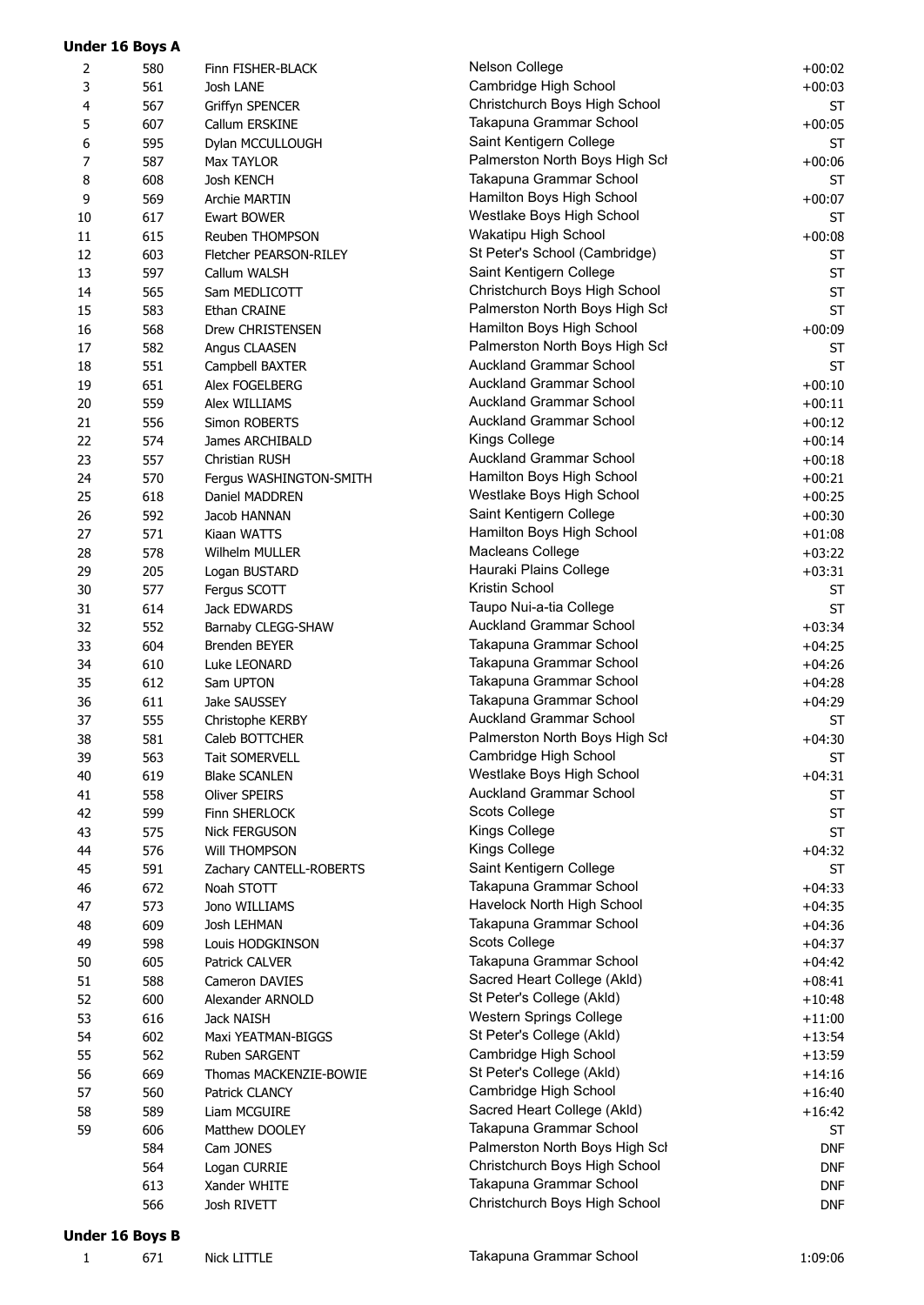|          | <b>Under 16 Boys B</b> |                                      |                                               |                       |
|----------|------------------------|--------------------------------------|-----------------------------------------------|-----------------------|
| 2        | 677                    | James LAVELLE                        | Westlake Boys High School                     | $+00:03$              |
| 3        | 676                    | Oliver HORNE                         | Westlake Boys High School                     | $+00:04$              |
| 4        | 657                    | Joshua OCOP-COURSEY                  | Christchurch Boys High School                 | <b>ST</b>             |
| 5        | 554                    | Tama HOARE                           | <b>Auckland Grammar School</b>                | $+00:05$              |
| 6        | 668                    | Callum HANCOCK                       | Scots College                                 | <b>ST</b>             |
| 7        | 656                    | William FERGUSON                     | Christchurch Boys High School                 | <b>ST</b>             |
| 8        | 675                    | <b>Bradley BYCROFT</b>               | Westlake Boys High School                     | $+00:07$              |
| 9        | 681                    | Luke SCOTT                           | Palmerston North Boys High Scl                | $+00:09$              |
| 10       | 666                    | Otis ABBOTT                          | Saint Kentigern College                       | $+00:12$              |
| 11       | 662                    | Samuel PHILLIPS                      | Palmerston North Boys High Scl                | $+00:16$              |
| 12       | 654                    | Ben MATTISON                         | <b>Auckland Grammar School</b>                | $+00:24$              |
| 13       | 593                    | Michael LINDSAY                      | Saint Kentigern College                       | <b>ST</b>             |
| 14       | 590                    | Matthew WYNNE                        | Sacred Heart College (Akld)                   | $+00:32$              |
| 15       | 601                    | Samuel TURNER                        | St Peter's College (Akld)<br>Kings College    | $+02:02$              |
| 16       | 659                    | Braden JERRAM                        | <b>Auckland Grammar School</b>                | $+04:08$              |
| 17       | 652<br>663             | Benjamin GOFFIN<br><b>Nick TUCK</b>  | Palmerston North Boys High Scl                | <b>ST</b><br>$+07:53$ |
| 18<br>19 | 679                    | Devyn SHOWLER                        | Westlake Boys High School                     | $+08:27$              |
| 20       | 658                    | Ollie DUNSHEA                        | Kings College                                 | $+09:01$              |
| 21       | 670                    | <b>Elliott MARSHALL</b>              | St Peter's College (Akld)                     | $+12:45$              |
| 22       | 664                    | William ARMER                        | Sacred Heart College (Akld)                   | $+15:19$              |
| 23       | 673                    | Edward WHITE                         | Takapuna Grammar School                       | $+16:57$              |
| 24       | 674                    | Yungy AHN                            | Westlake Boys High School                     | $+17:48$              |
| 25       | 665                    | Shaun OLSEN                          | Sacred Heart College (Akld)                   | $+19:03$              |
| 26       | 685                    | Andrew LAURIE                        | Massey High School                            | $+21:27$              |
|          | 678                    | Alex ROBERTS                         | Westlake Boys High School                     | <b>DNF</b>            |
|          | 655                    | Akitha MEDAGODA                      | Auckland Grammar School                       | <b>DNF</b>            |
|          | 667                    | Zaine ADAMSON                        | Saint Kentigern College                       | <b>DNF</b>            |
|          | <b>Under 17 Boys</b>   |                                      |                                               |                       |
|          |                        |                                      | Palmerston North Boys High Scl                | 57:59                 |
| 1<br>2   | 780<br>765             | Dylan SIMPSON<br>Sam COOK            | Hamilton Boys High School                     | $+00:01$              |
| 3        | 766                    | Noah COSTAR                          | Hamilton Boys High School                     | $+00:03$              |
| 4        | 771                    | Tyler JERRAM                         | Kings College                                 | $+02:29$              |
| 5        | 763                    | <b>Nick THORNLEY</b>                 | Christchurch Boys High School                 | $+02:30$              |
| 6        | 760                    | Jarred TREYMANE                      | Cambridge High School                         | <b>ST</b>             |
| $\prime$ | 756                    | Ryan PARKINSON                       | Auckland Grammar School                       | <b>ST</b>             |
| 8        | 768                    | <b>Timothy NG</b>                    | Hamilton Boys High School                     | <b>ST</b>             |
| 9        | 753                    | Josh HAMILTON                        | <b>Auckland Grammar School</b>                | <b>ST</b>             |
| 10       | 784                    | George JACKSON                       | Rongotai College                              | <b>ST</b>             |
| $11\,$   | 778                    | Adam MARTIN                          | Palmerston North Boys High Scl                | ST                    |
| 12       | 759                    | Matt BERRY                           | Cambridge High School                         | ST                    |
| 13       | 798                    | Adam MCPHEAT                         | Takapuna Grammar School                       | <b>ST</b>             |
| 14       | 802                    | Matthew LOCHHEAD                     | Tauranga Boys' College                        | <b>ST</b>             |
| 15       | 797                    | Jack MCKINNEY                        | Takapuna Grammar School                       | <b>ST</b>             |
| 16       | 776                    | Madi HARTLEY-BROWN                   | Palmerston North Boys High Scl                | <b>ST</b>             |
| 17       | 806                    | Aidan COOK                           | Westlake Boys High School                     | <b>ST</b>             |
| 18       | 762                    | Henry SMITH                          | Christchurch Boys High School                 | $+02:31$              |
| 19       | 801                    | Thomas MCKAY                         | Tauhara College                               | <b>ST</b>             |
| 20       | 752                    | Dominic BURKHARDT                    | Auckland Grammar School                       | <b>ST</b>             |
| 21       | 767                    | <b>Burnie MCGRATH</b>                | Hamilton Boys High School                     | <b>ST</b>             |
| 22       | 792                    | Jayden KUIJPERS                      | St Peter's College (Akld)                     | $+02:32$              |
| 23       | 751                    | James JOHNSON                        | Aquinas College                               | <b>ST</b>             |
| 24       | 764                    | Jack MCLAUGHLIN                      | Gisborne Boys High School<br>Rongotai College | <b>ST</b>             |
| 25       | 783                    | Liam COOPER                          | Karamu High School                            | <b>ST</b>             |
| 26       | 769                    | Luke SHAW                            | Christchurch Boys High School                 | <b>ST</b>             |
| 27<br>28 | 761<br>799             | George CRICHTON<br>Jonathan NICHOLAS | Takapuna Grammar School                       | <b>ST</b><br>$+02:33$ |
| 29       | 754                    | Matthew ILLING                       | <b>Auckland Grammar School</b>                | <b>ST</b>             |
| 30       | 791                    | Ronan AVERY                          | Spotswood College                             | $+02:34$              |
| 31       | 781                    | Thomas STANNARD                      | Palmerston North Boys High Scl                | <b>ST</b>             |
| 32       | 790                    | Henry LEVETT                         | Scots College                                 | $+02:35$              |
| 33       | 782                    | Tom MCCALLUM                         | Rathkeale College                             | <b>ST</b>             |
| 34       | 770                    | Theo GILBERTSON                      | Kings College                                 | $+02:47$              |
| 35       | 796                    | Harry LOCHHEAD                       | Takapuna Grammar School                       | $+04:24$              |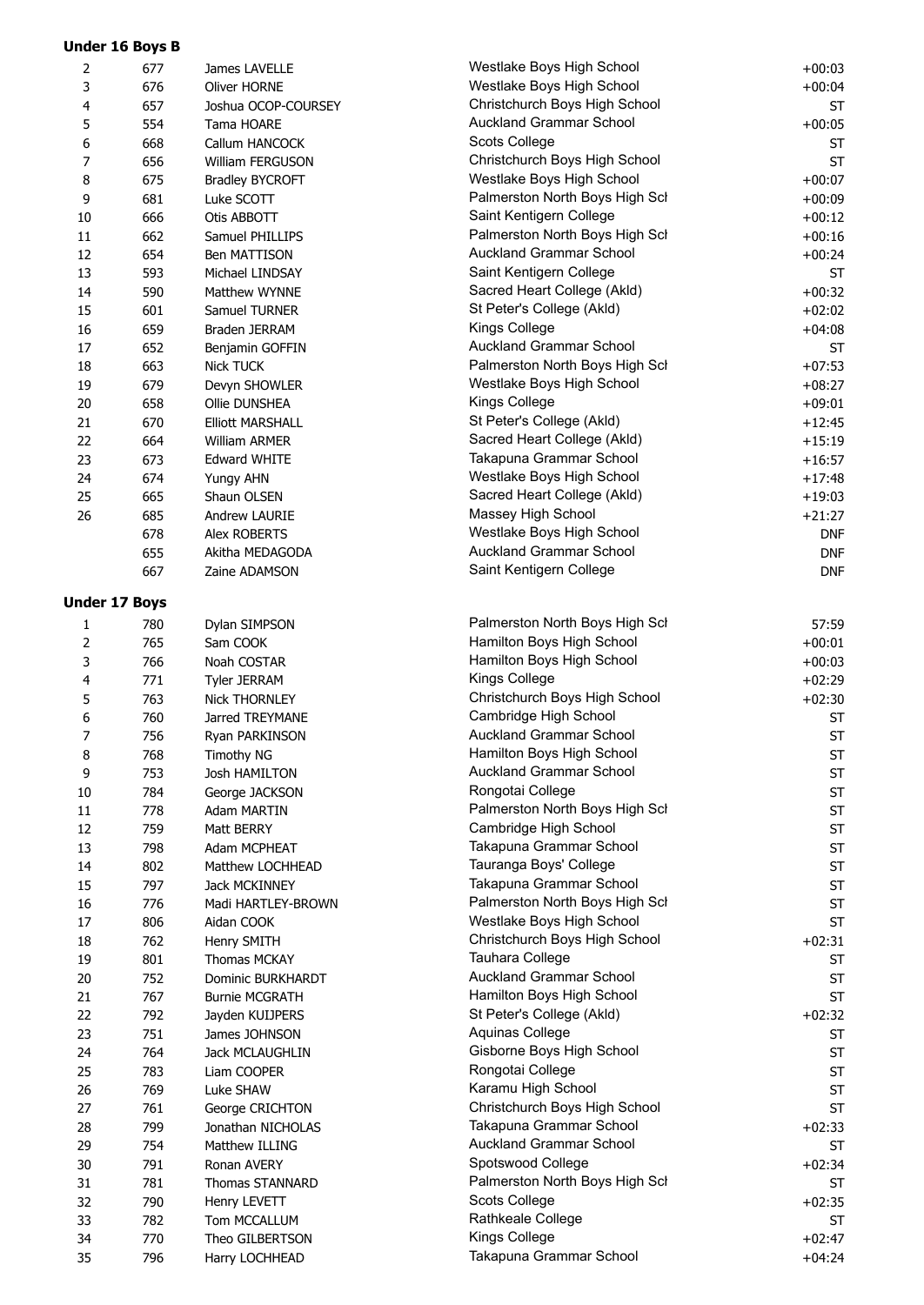|    | <b>Under 17 Boys</b> |                       |                                |            |
|----|----------------------|-----------------------|--------------------------------|------------|
| 36 | 772                  | Liam HEWLETT          | Massey High School             | $+05:16$   |
| 37 | 786                  | Nathan O'CONNOR       | Sacred Heart College (Akid)    | $+05:17$   |
| 38 | 789                  | Matthew FAULCONBRIDGE | Saint Kentigern College        | $+05:18$   |
| 39 | 757                  | Aidan PARRISH         | <b>Auckland Grammar School</b> | $+06:32$   |
| 40 | 779                  | Denith RAJAPAKSE      | Palmerston North Boys High Scl | $+06:49$   |
| 41 | 811                  | Bingzheng YAN         | Westlake Boys High School      | $+08:54$   |
| 42 | 807                  | Adam CURLEWIS         | Westlake Boys High School      | $+08:55$   |
| 43 | 808                  | Finn RAMSAY           | Westlake Boys High School      | <b>ST</b>  |
| 44 | 800                  | Woosik YOON           | Takapuna Grammar School        | <b>ST</b>  |
| 45 | 795                  | Pattanadon BENJATIKUL | Takapuna Grammar School        | $+08:56$   |
| 46 | 773                  | <b>Bradley LAURIE</b> | Massey High School             | <b>ST</b>  |
| 47 | 794                  | Oliver VAN KAMPEN     | Taikura Rudolf Steiner School  | $+08:57$   |
| 48 | 777                  | William KELLY         | Palmerston North Boys High Scl | <b>ST</b>  |
| 49 | 809                  | Duncan TOLMIE         | Westlake Boys High School      | $+08:58$   |
| 50 | 793                  | Finn VAN KAMPEN       | Taikura Rudolf Steiner School  | <b>ST</b>  |
| 51 | 812                  | Jack HASLAM           | Liston College                 | <b>ST</b>  |
| 52 | 810                  | Henry WHITFIELD       | Westlake Boys High School      | $+09:00$   |
| 53 | 774                  | Daniel TREW           | Massey High School             | $+14:16$   |
| 54 | 755                  | <b>Brian LEE</b>      | <b>Auckland Grammar School</b> | $+15:19$   |
| 55 | 775                  | Kaelen VAN VUGT       | Massey High School             | $+15:25$   |
|    | 804                  | James ROBBIE          | Wanganui Collegiate            | <b>DNF</b> |
|    | 785                  | Peter BLACKHALL       | Sacred Heart College (Akld)    | <b>DNF</b> |
|    | 805                  | Benjamin CLARK        | Westlake Boys High School      | <b>DNF</b> |
|    |                      |                       |                                |            |

# **Male - Road Race**

| <b>Place</b>   | <b>Race No</b>       | <b>Name</b>            | <b>Team</b>                    | <b>Time</b> |
|----------------|----------------------|------------------------|--------------------------------|-------------|
|                | <b>Under 20 Boys</b> |                        |                                |             |
| 1              | 902                  | Harris FOGELBERG       | <b>Auckland Grammar School</b> | 1:26:33     |
| $\overline{2}$ | 933                  | Campbell STEWART       | Palmerston North Boys High Scl | <b>ST</b>   |
| 3              | 908                  | Aaron WYLLIE           | <b>Auckland Grammar School</b> | <b>ST</b>   |
| 4              | 963                  | Aidan NICHOLAS         | Takapuna Grammar School        | $+00:01$    |
| 5              | 961                  | Oscar ELWORTHY         | Takapuna Grammar School        | <b>ST</b>   |
| 6              | 915                  | Jack WALSH             | Christchurch Boys High School  | <b>ST</b>   |
| 7              | 912                  | Hugo JONES             | Christchurch Boys High School  | <b>ST</b>   |
| 8              | 940                  | Connor BROWN           | Saint Kentigern College        | <b>ST</b>   |
| 9              | 964                  | Harry WAINE            | Takapuna Grammar School        | $+00:02$    |
| 10             | 914                  | Campbell PITHIE        | Christchurch Boys High School  | $+00:03$    |
| 11             | 942                  | Liam CAPPEL            | Saint Kentigern College        | ST          |
| 12             | 903                  | <b>Ben HAMILTON</b>    | <b>Auckland Grammar School</b> | <b>ST</b>   |
| 13             | 952                  | Liam SHERLOCK          | Scots College                  | $+00:04$    |
| 14             | 923                  | Oliver GILBERTSON      | Kings College                  | <b>ST</b>   |
| 15             | 959                  | Joshua ACHTEN          | Taikura Rudolf Steiner School  | <b>ST</b>   |
| 16             | 931                  | David MARTIN           | Palmerston North Boys High Sch | $+00:05$    |
| 17             | 934                  | <b>Jack MCNEELY</b>    | Rangitoto College              | $+00:07$    |
| 18             | 904                  | Dalton HILEY           | <b>Auckland Grammar School</b> | $+00:19$    |
| 19             | 921                  | Sam THORPE - LOVERSUCH | Karamu High School             | $+00:35$    |
| 20             | 917                  | Cullen BRADLEY         | Hamilton Boys High School      | $+00:40$    |
| 21             | 962                  | Julian LAKING          | Takapuna Grammar School        | $+00:49$    |
| 22             | 924                  | <b>Matthew PEAT</b>    | Kings College                  | $+01:07$    |
| 23             | 974                  | Chris THOMAS           | Westlake Boys High School      | $+01:59$    |
| 24             | 968                  | Finn BUCKERIDGE        | Westlake Boys High School      | $+02:00$    |
| 25             | 973                  | <b>Blake SUNDE</b>     | Westlake Boys High School      | $+02:01$    |
| 26             | 929                  | Jakob LESTER           | New Plymouth Boys' High Schod  | $+02:20$    |
| 27             | 946                  | Harry MELLSOP          | Saint Kentigern College        | <b>ST</b>   |
| 28             | 901                  | Hamish DUCAT           | <b>Auckland Grammar School</b> | <b>ST</b>   |
| 29             | 937                  | <b>James MATTHEWS</b>  | Sacred Heart College (Akld)    | $+03:57$    |
| 30             | 911                  | Louis BROWN            | Christchurch Boys High School  | $+04:00$    |
| 31             | 953                  | Oliver WOOD            | Scots College                  | $+04:01$    |
| 32             | 949                  | Daniel WHITBURN        | Saint Kentigern College        | $+10:32$    |
| 33             | 970                  | Eamonn JACK            | Westlake Boys High School      | $+14:59$    |
| 34             | 939                  | Zhenya THORNTON-SMITH  | Sacred Heart College (Akld)    | $+15:03$    |
| 35             | 927                  | Alexander ELLWOOD      | Massey High School             | $+15:10$    |
| 36             | 919                  | Yudong MA              | Hamilton Boys High School      | $+18:50$    |